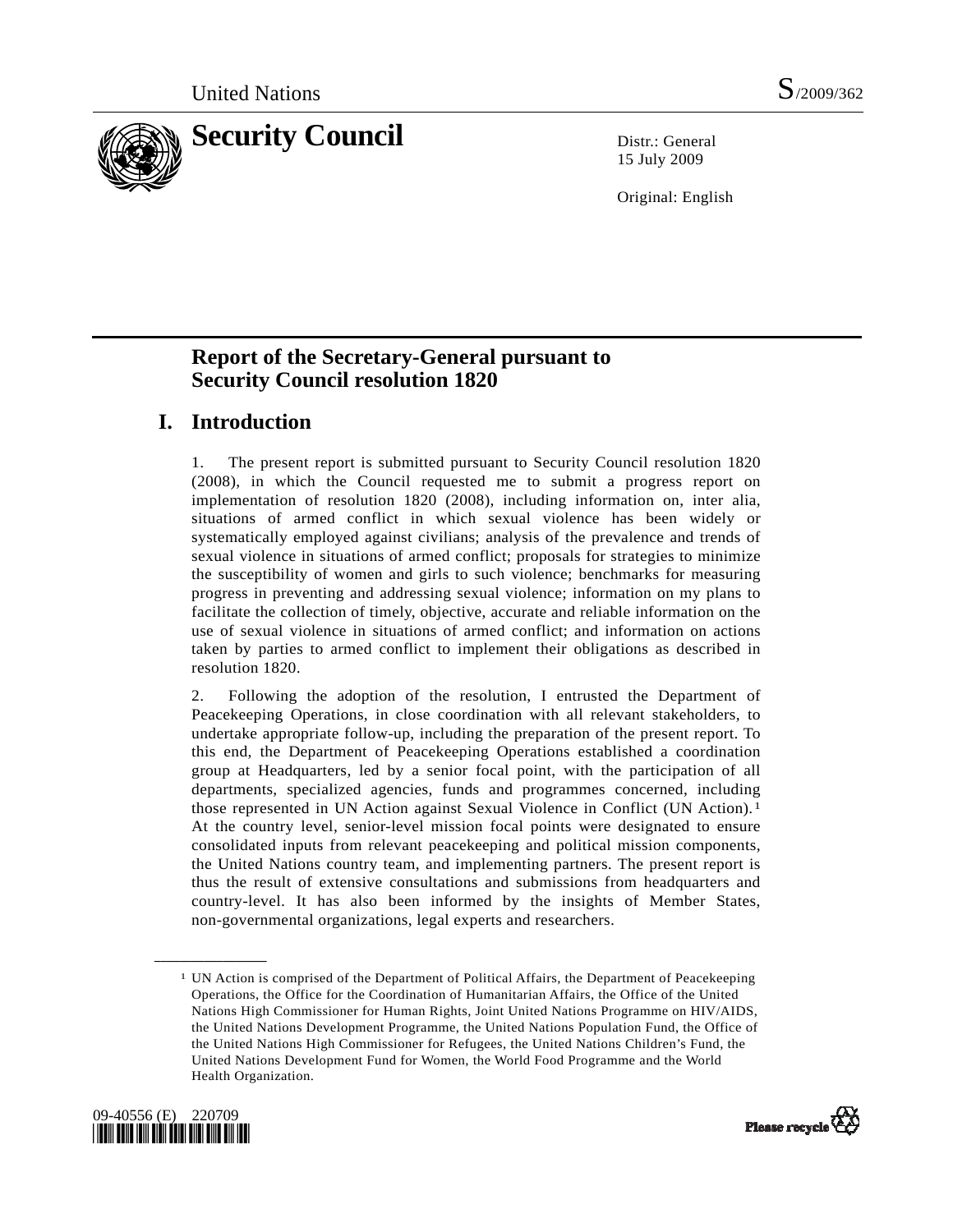<span id="page-1-0"></span>**\_\_\_\_\_\_\_\_\_\_\_\_\_\_\_\_\_\_** 

3. In accordance with resolution 1820 (2008), the present report is confined to the implementation of the resolution in the context of situations that are on the agenda of the Council. These situations are not limited to what can at present be described as armed conflict situations. However, the resolution is essentially concerned with sexual violence against civilians during and in the aftermath of armed conflicts and with related issues; the approach in this report is generally similarly focussed. It should also be noted that sexual violence occurs in armed conflicts around the world that are not on the Council's agenda. While the information in this report is limited to the last two decades, sexual violence has been used against civilians, particularly women and girls, in many conflicts throughout history. The main focus of the report is on peace and security and justice matters relating to sexual violence. It is informed by the definitions of rape and other forms of sexual violence under international criminal law.[2](#page-1-0) Most of the inputs that were received from the country level refer to definitions that are contained in national law. It is also guided by the meaning of "widespread" and "systematic" as reflected in international jurisprudence in relation to crimes against humanity.[3](#page-1-1)

4. The request in resolution 1820 (2008) for analysis of the prevalence and trends of sexual violence in situations of armed conflict must be considered in the light of the complexities of gathering comprehensive information on sexual violence, even in the best of conditions. Sexual violence is deeply dehumanizing, inflicts intense mental and physical trauma, and is often accompanied by fear, shame and stigma.

<sup>2</sup> These definitions — ranging from rape to sexual slavery and inhumane acts and torture — can be found in the statutes and jurisprudence of, for example, the International Criminal Tribunals for the former Yugoslavia (ICTY) and Rwanda (ICTR), and the Special Court for Sierra Leone (SCSL). They are also reflected in the law of the International Criminal Court (ICC). The "Elements of Crimes of the ICC" defines rape as "the perpetrator invaded the body of a person by conduct resulting in penetration, however slight, of any part of the body of the victim or of the perpetrator with a sexual organ, or of the anal or genital opening of the victim with any object or any other part of the body. The invasion was committed by force, or by threat of force or coercion, such as that caused by fear of violence, duress, detention, psychological oppression or abuse of power, against such person or another person, or by taking advantage of a coercive environment, or the invasion was committed against a person incapable of giving genuine consent". Sexual violence is defined as "the perpetrator committed an act of a sexual nature against one or more persons or caused such person or persons to engage in an act of a sexual nature by force, or by threat of force or coercion, such as that caused by fear of violence, duress, detention, psychological oppression or abuse of power, against such person or persons or another person, or by taking advantage of a coercive environment or such person's or persons' incapacity to give genuine consent".

<span id="page-1-1"></span><sup>3</sup> In the case-law of ICTY, ICTR and SCSL, "widespread" refers to the large-scale nature of the attack and the number of victims, while "systematic" refers to the organized nature of the acts of violence and the improbability of their random occurrence. Patterns of crimes are a common expression of such systematic occurrence. Except for extermination, a crime need not be carried out against a multiplicity of victims in order to constitute a crime against humanity. Thus, an act directed against a limited number of victims, or even against a single victim, can constitute a crime against humanity, provided it forms part of a widespread or systematic attack against a civilian population. The law requires a widespread or systematic attack directed against a civilian population, although in reality such attacks often are both widespread and systematic. In general, crimes against humanity can be committed in times of peace also. Review of Sexual Violence Elements of the Judgments of ICTY, ICTR and SCSL in the light of Security Council resolution 1820 (2008), Department of Peacekeeping Operations, 13 April 2009.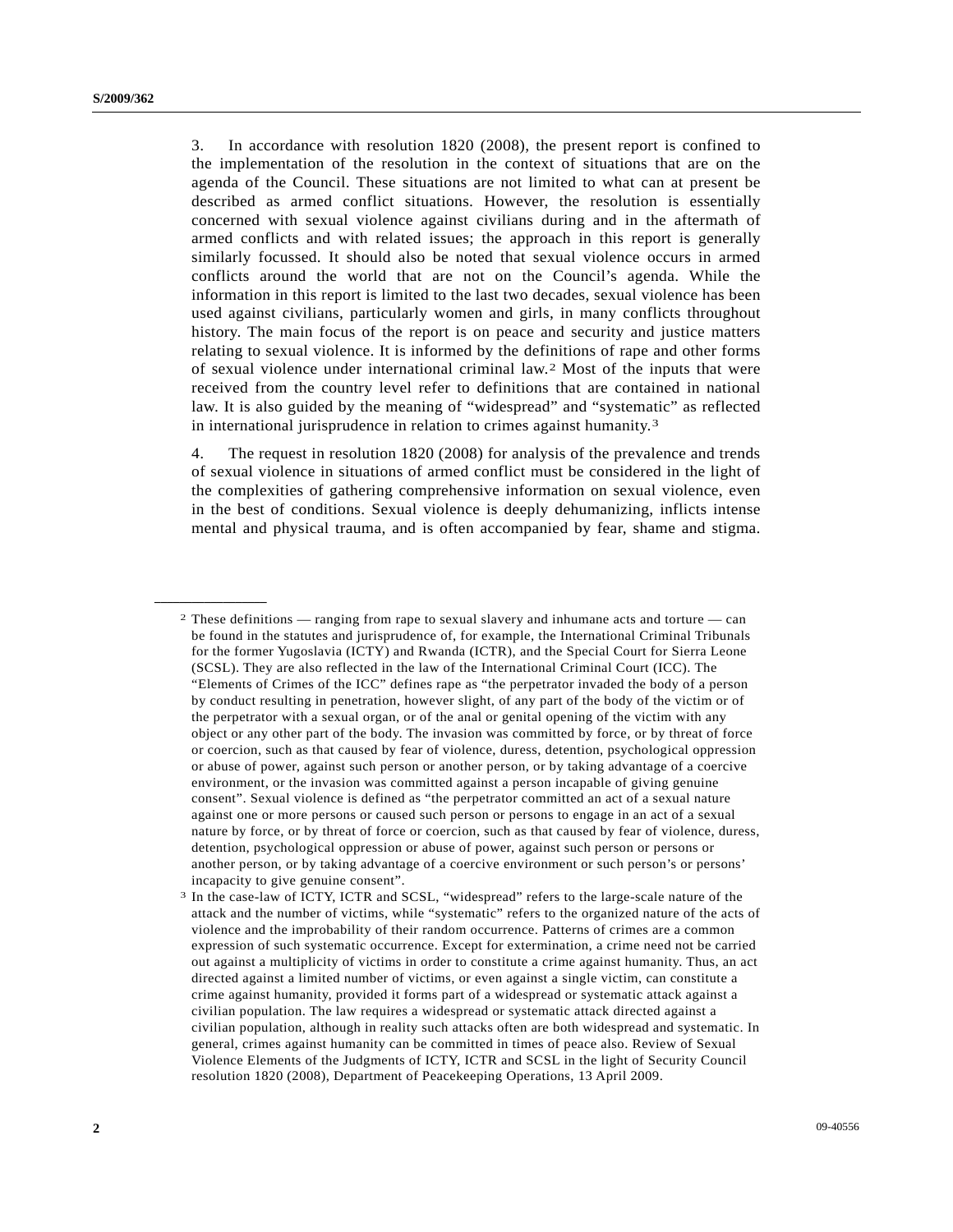It is a well-established method of torture.<sup>[4](#page-2-0)</sup> For these reasons and particularly in the absence of protection or services, victims do not easily disclose their experiences and there is gross under-reporting of cases.<sup>5</sup> In conflict situations, efforts to document sexual violence are further complicated by chaotic circumstances and population movements, safety concerns, and a breakdown or lack of systems to collect and report information. To ascertain prevalence, population-based surveys would need to be conducted and these are difficult to undertake in conflict settings. However, any lack of comprehensive information should not preclude efforts to prevent and respond to sexual violence. Information from other sources such as police and human rights reports, case report statistics from organizations providing services to survivors, and courts, including international courts, can provide valuable, if partial, insights into a given situation.

### **II. Framing sexual violence in armed conflict and its aftermath**

5. Under international law, States are obligated to refrain from violating human rights, and must take positive steps to prevent sexual violence, protect individuals from such violence, punish perpetrators, and provide remedy to victims. In armed conflict situations, all parties to the conflict, including State agents, bear primary responsibility to protect civilians in accordance with international humanitarian and human rights law. Grave breaches of international humanitarian law can constitute war crimes, which are often accompanied by other serious crimes under international law, such as crimes against humanity and genocide.

6. Conflict environments, characterized by a breakdown in the rule of law and a prevailing climate of impunity, create the conditions whereby parties, State and non-State alike, emboldened by their weapons, power and status, essentially enjoy free reign to inflict sexual violence, with far-reaching implications for efforts to consolidate peace and secure development. In a number of contemporary conflicts, sexual violence has taken on particularly brutal dimensions, sometimes as a means of pursuing military, political, social and economic objectives, perpetrated mainly against civilians in direct violation of international humanitarian, human rights and criminal law. In fact, for the first time in 1994, in the circumstances of the case, the International Criminal Tribunal for Rwanda (ICTR) qualified the crime of rape as a form of genocide. In so doing, ICTR recognized that sexual violence was a step in the process of group destruction — the "destruction of the spirit, of the will to live, and of life itself".[6](#page-2-2) While women and girls are particular targets and are the majority of the victims of sexual violence, the case-law of the International Criminal Tribunal

<span id="page-2-0"></span><sup>4</sup> See, for example, General Assembly resolution 63/155; A/HRC/7/3; and the Istanbul Protocol, Manual on the Effective Investigation and Documentation of Torture and Other Cruel, Inhuman or Degrading Treatment or Punishment, United Nations, 1999.

<span id="page-2-1"></span><sup>5</sup> The use of the term "victim" rather than "survivor" in this report is intended to reflect the harm that persons — individually or collectively — endure through sexual violence, and their rights to be treated with humanity and with dignity and respect for their human rights, and their right to remedies; see also General Assembly resolution 60/147.

<span id="page-2-2"></span><sup>6</sup> The *Prosecutor v. Jean-Paul Akaseyu*, ICTR-96-4-T (www.ictr.org).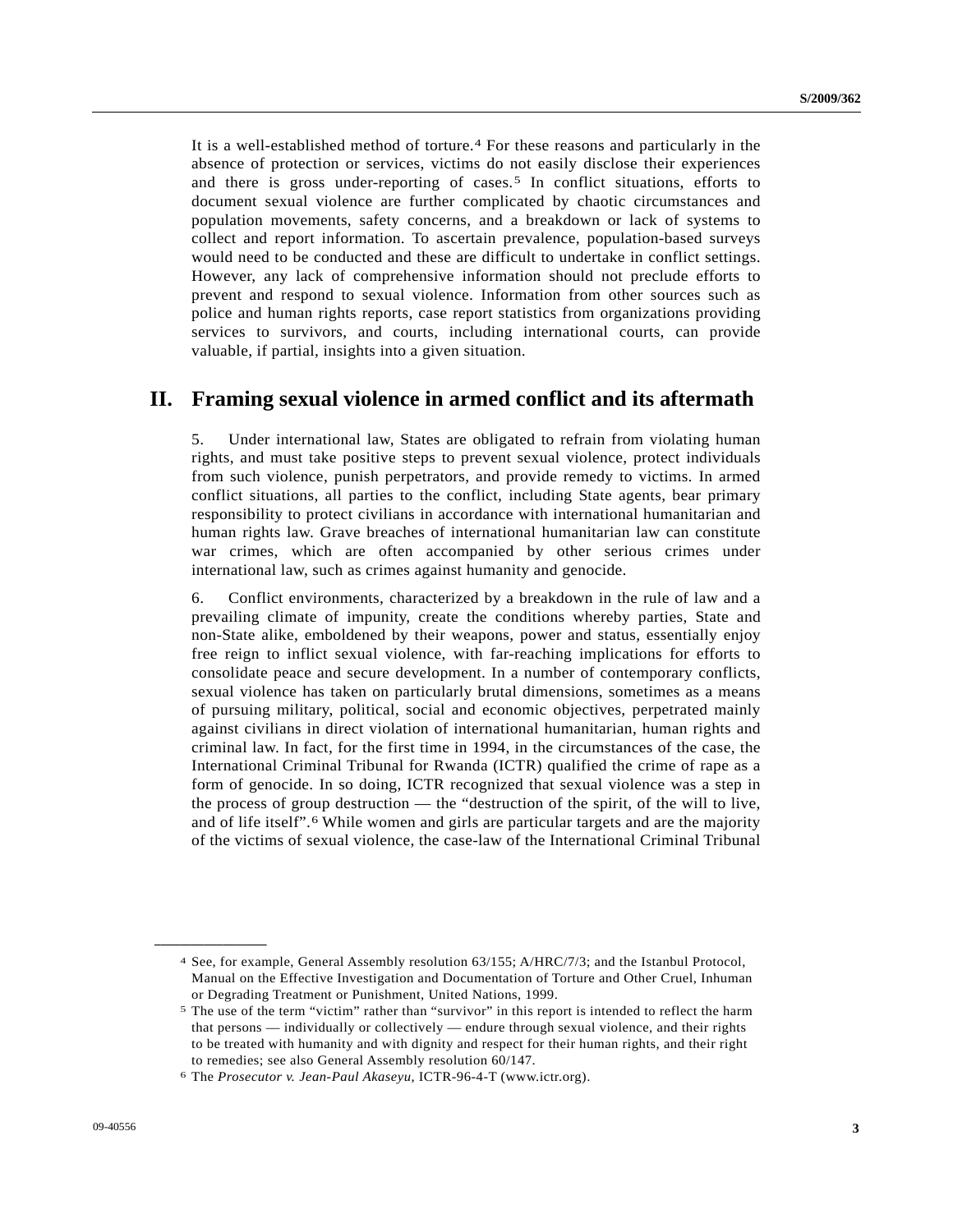for the Former Yugoslavia (ICTY) and the Special Court for Sierra Leone (SCSL) also bears testimony to the use of sexual violence against men.[7](#page-3-0)

7. Sexual violence can prolong conflict by creating a cycle of attack and counterattack, especially when it is perpetrated on discriminatory grounds of, inter alia, race and religion. It fuels insecurity and fear, which are among the main causes of displacement, internally and across borders. It is a form of discrimination that inhibits and restricts the ability of women to exercise their rights on the basis of equality with men,<sup>[8](#page-3-1)</sup> and to fully and effectively participate in conflict resolution and peacebuilding processes. When sexual violence is a feature of armed conflicts, there is often a corresponding increase in the incidence of rape and other forms of sexual violence among civilians.

8. Although further study is warranted to establish the causal connections between conflict and post-conflict sexual violence, all countries that are transitioning to peace from conflicts in which sexual violence was a defining feature indicate that rape and other forms of sexual violence are rife and major factors undermining early recovery and peacebuilding.

## **III. Use of sexual violence in recent and ongoing armed conflict situations and in their aftermath**

9. The information in this section illustrates instances in recent and ongoing conflicts where sexual violence has been used or commissioned to deliberately attack civilians and communities, including by targeting women and girls, on a widespread and/or systematic basis. Although this is by no means an exhaustive account, it sheds light on the nature and pattern of violations, and the identity/affiliation and intent of their perpetrators. In analysing the information, commonalities emerge and demonstrate that history repeats itself and trends persist over time. The majority of past abuses remain to be accounted for and require continued efforts to ensure that perpetrators are duly prosecuted and all victims have access to remedy and reparations for the harm they suffered. For the reasons outlined in paragraph 4 above, the information on ongoing violations in this section is neither comprehensive nor conclusive and deserves further investigation.

10. In a third of the completed cases of ICTY, sexual violence was found to be part of a widespread and/or systematic attack directed against civilians during the various armed conflicts that accompanied the break-up of the former Yugoslavia. In 9 of the 13 completed cases of ICTR, sexual violence was found to be directed against civilian populations, with ICTR confirming that "it is well known that rape and other forms of sexual violence were widespread in Rwanda during the events of 1994".[9](#page-3-2) The jurisprudence of the Special Court for Sierra Leone also shows that sexual violence was committed on a widespread or systematic basis against the

<span id="page-3-0"></span><sup>7</sup> For example, in the conflict in the former Yugoslavia, men were forced by their captors to perform sexual acts, including oral sex, in front of other people, and to perform sexual acts on co-detainees, and were severely sexually assaulted; see Review of the Sexual Violence Elements of the Judgments of the ICTY/ICTR/SCSL in the light of Security Council resolution 1820 (2008), Department of Peacekeeping Operations, 13 April 2009.

<span id="page-3-1"></span><sup>8</sup> General Recommendation No. 19 adopted by the Committee on the Elimination of Discrimination against Women (1992).

<span id="page-3-2"></span><sup>9</sup> See *Prosecutor v. Baeosora, Kabiligi, Ntabakuze, Nsengiyumva*, ICTR-98-41-T (www.ictr.org).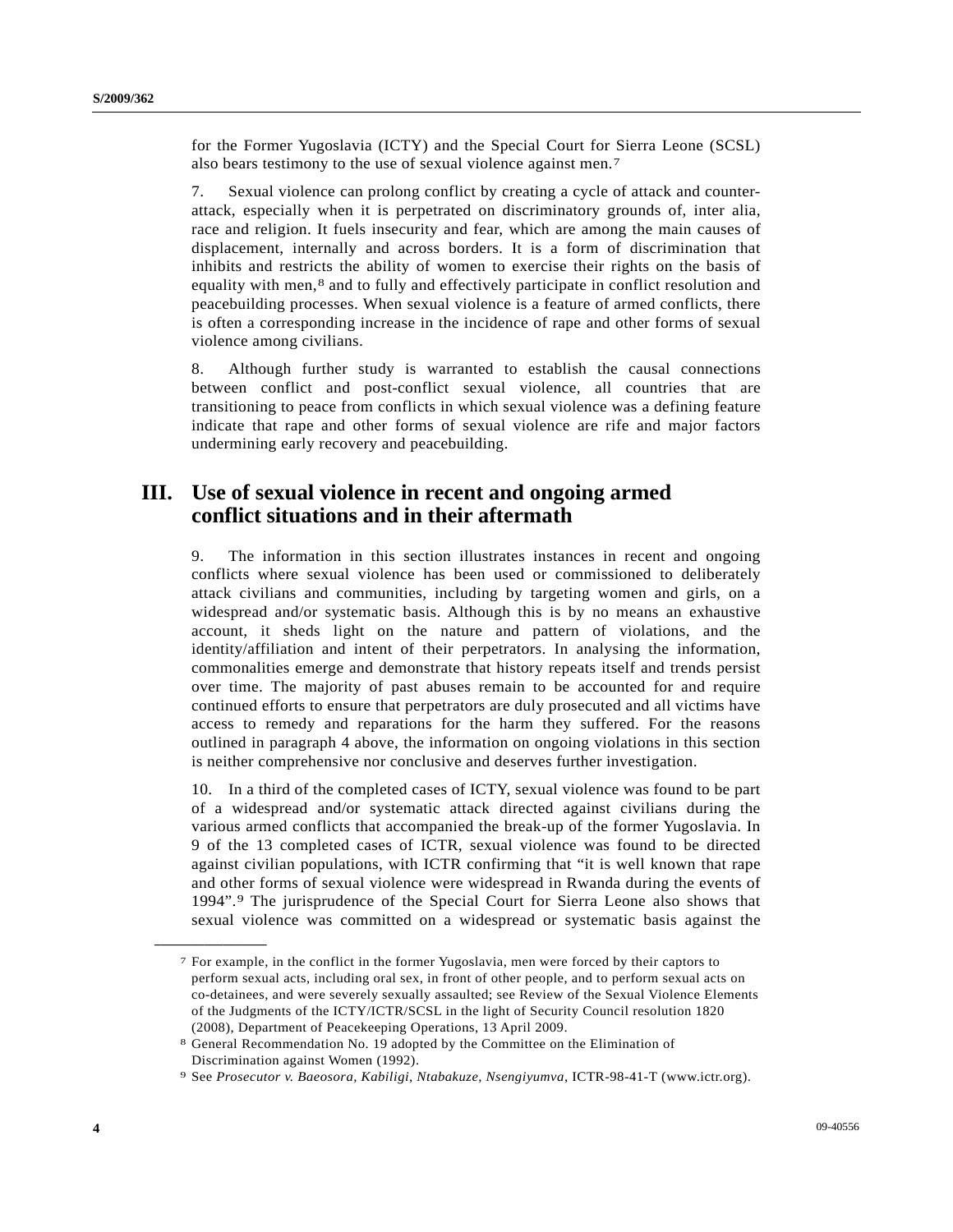civilian population.[10](#page-4-0) In many instances, the sexual violence was particularly brutal, both mentally and physically, and often was accompanied by other heinous crimes.[1](#page-4-1)1

11. This deliberate targeting of civilians continues in ongoing conflicts. In the Sudan, a 2005 commission of inquiry authorized by Security Council resolution 1564 (2004) "established that the Government of the Sudan and the Janjaweed […] conducted indiscriminate attacks, including killings of civilians, torture, enforced disappearances, destruction of villages, rape and other forms of sexual violence, pillaging and forced displacement throughout Darfur".[12](#page-4-2) These findings were confirmed and supplemented by a 2007 High-level Mission, which noted that "rape and sexual violence are widespread and systematic".[1](#page-4-3)3 Over the last three years, civilians have continued to report patterns of rape and gang rapes during attacks on their villages, in most instances by armed militias. In neighbouring eastern Chad, it has been reported that sexual violence has increased alarmingly during the past five years, with repeated cross-border incursions of Janjaweed militias from the Sudan, the presence of Chadian rebel groups occasionally clashing with Government forces, and intercommunal fighting of local militias.

12. In eastern Democratic Republic of the Congo, at least 200,000 cases of sexual violence have been recorded since open hostilities began in 1996.[14](#page-4-4) However, owing to gross under-reporting of cases and the fact that some victims do not survive to tell their stories, this figure is considered to be a conservative estimate of the actual total number of cases. In March 2009, I informed the Council that sexual violence continued unabated in the Democratic Republic of the Congo. I noted that following the joint Armed Forces of the Democratic Republic of the Congo (FARDC)-Rwanda Defence Forces (RDF) operation against the Forces démocratiques de libération du Rwanda (FDLR) in North Kivu in January 2009, FDLR elements conducted reprisals against local civilian populations. I stressed that members of the security forces, in particular FARDC and the Congolese National Police (PNC), were also responsible for a large number of serious human rights violations, including rape. [15](#page-4-5) In parts of South Kivu as well MONUC has registered reports that militia commit sexual violence while looting villages near military encampments and attack women as they gather firewood, food or water. In some areas, male family members leave their families and homes to avoid forced recruitment by the Congres national pour la defense du peuple (CNDP), thereby increasing the vulnerability of women to sexual violence.

13. A noticeable feature of attacks on civilians is the accompanying abduction, enforced prostitution and enslavement of victims. In the Sierra Leone conflict, women and girls were abducted and forced to "marry" combatants. These "bush wives" were then subjected to rape and other forms of sexual violence. Currently in the Democratic Republic of the Congo, for example, reports indicate that FARDC is

<span id="page-4-0"></span><sup>10</sup> The former Yugoslavia, Rwanda and Sierra Leone, and the wider central and west African regions remain on the agenda of the Security Council.

<span id="page-4-1"></span><sup>11</sup> Review of the Sexual Violence Elements of the Judgments of the ICTY/ICTR/SCSL in light of Security Council resolution 1820 (2008), Department of Peacekeeping Operations, 13 April 2009.

<span id="page-4-2"></span><sup>12</sup> See S/2005/60.

<span id="page-4-3"></span><sup>13</sup> Report of the High-level Mission on the situation of human rights in Darfur pursuant to Human Rights Council decision S-4/101 (A/HRC/4/80).

<span id="page-4-4"></span><sup>14</sup> UNICEF Democratic Republic of the Congo.

<span id="page-4-5"></span><sup>15</sup> See S/2009/160.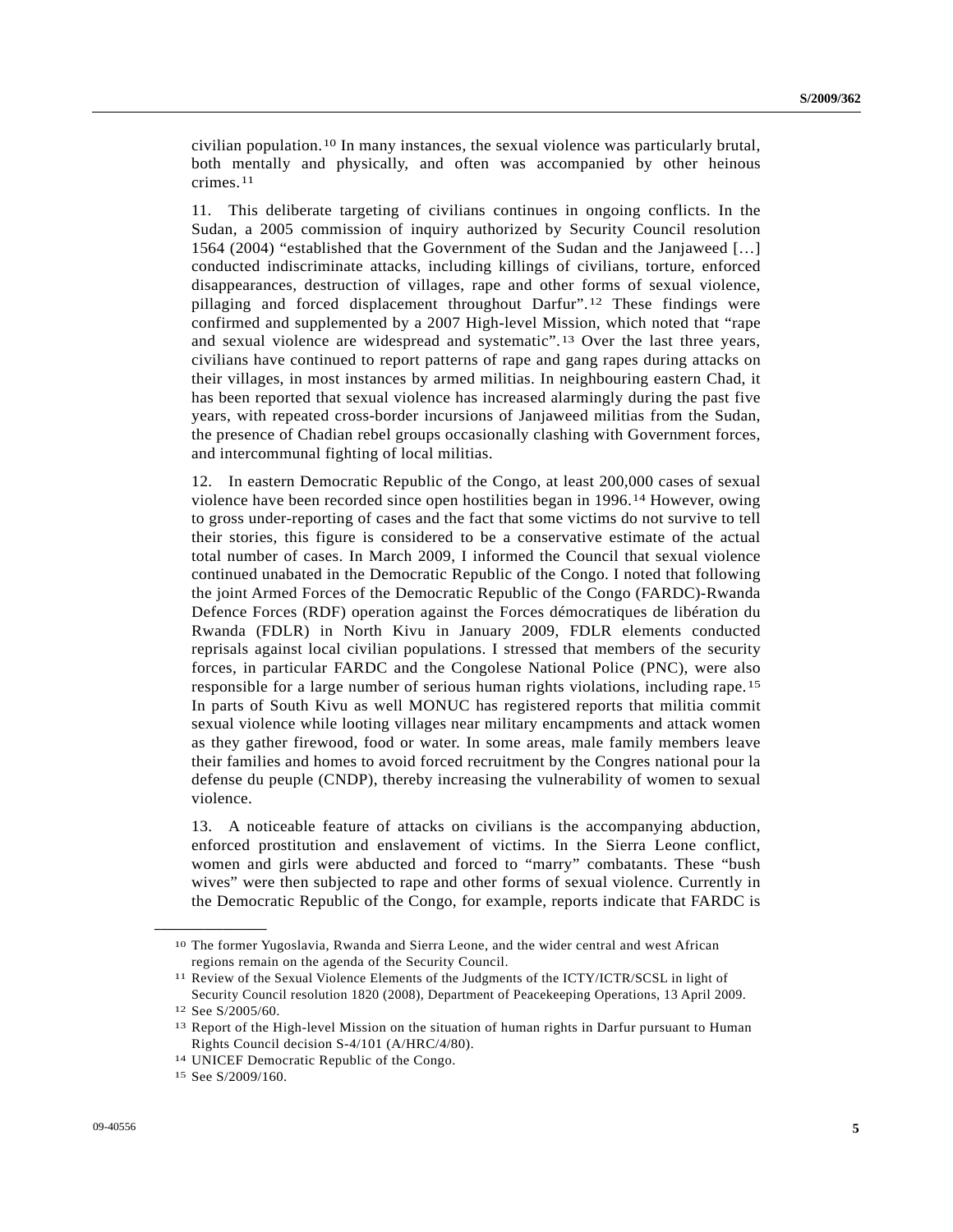engaging in enforced prostitution of young girls and is taking young female students as "wives" through a pattern of establishing bases near schools. Further, groups such as FDLR and Lord's Resistance Army (LRA) are abducting women and girls into the forests to be used as sex slaves. FDLR and Mayi-Mayi are abducting women and girls who are then assigned to a soldier as a "wife". Other groups such as the Allied Democratic Forces (ADF) and the National Army for the Liberation of Uganda (NALU) is also carrying out a pattern of abduction and forced marriage, sometimes of girls as young as 12.

14. The perpetrators of sexual violence in recent and ongoing conflicts include members of State armed forces and the police, along with militias and other non-State armed groups. In many cases, civilian and military leaders at the highest echelons of State structures are accused of commissioning or condoning such violence. At ICTR, ICTY and SCSL, several accused were charged on the basis of their superior responsibility in relation to sexual violence committed against civilians by their subordinates. In the Sudan, recent charges against two senior government officials and an alleged Janjaweed leader include counts of attacks against the civilian population, including the crime of rape.[1](#page-5-0)6 To date, reports continue that sexual violence is being committed by members of the Sudanese armed forces and rebel movements, as well as armed groups and opposing communities during clashes. In the Democratic Republic of the Congo, all parties to the conflict, including State agents (FARDC and PNC as well as ex-militia integrated into these structures) and the various non-State armed groups (ADF-NALU, CNDP, FDLR, LRA and Mayi-Mayi) are perpetrating sexual violence. In both North and South Kivu, as well as in Equateur, Kasai Occidental and Kasai Oriental, Bandundu and Kinshasa Provinces, an increase in the incidence of sexual violence by civilians has been observed. In eastern Chad, cases of rape and gang rapes committed by officers and soldiers of the Armée Nationale Tchadienne (ANT) have been documented. In Nepal, in the Tarai region, an estimated 15 to 20 armed groups are reportedly participating in violent activities, including sexual violence against women and girls. In Côte d'Ivoire, elevated levels of sexual violence continue to persist particularly in the western and northern parts of the country, where armed groups, former combatants and militias are mostly concentrated, and in the former zone of confidence.

15. Sexual violence is often perpetrated on proscribed discriminatory grounds of, inter alia, race, sex, religion, political or other opinion, and national or social origin. In the former Yugoslavia, sexual violence formed a part of, and flowed from, the ethnic cleansing of areas coveted by parties to the conflict. In Rwanda, crimes, including acts of sexual violence, were committed in large part against the Tutsi group. In Afghanistan, it is alleged that during the civil war that took place in Kabul from 1992 to 1995, "every mujahidin group fighting inside Kabul committed rape with the specific purpose of punishing entire communities for their perceived support for rival militias. Thus rape, as well as other targeted attacks on civilians, was ethnically based" and "in many cases, it was used as a means of ethnic

<span id="page-5-0"></span><sup>16</sup> *The Prosecutor v. Ahmad Muhammad Harun and Ali Muhammad Ali Abd-Al-Rahman*, ICC-02/05-01/07, and *The Prosecutor v. Omar Hassan Ahmad Al Bashir*, ICC-02/05-01/09.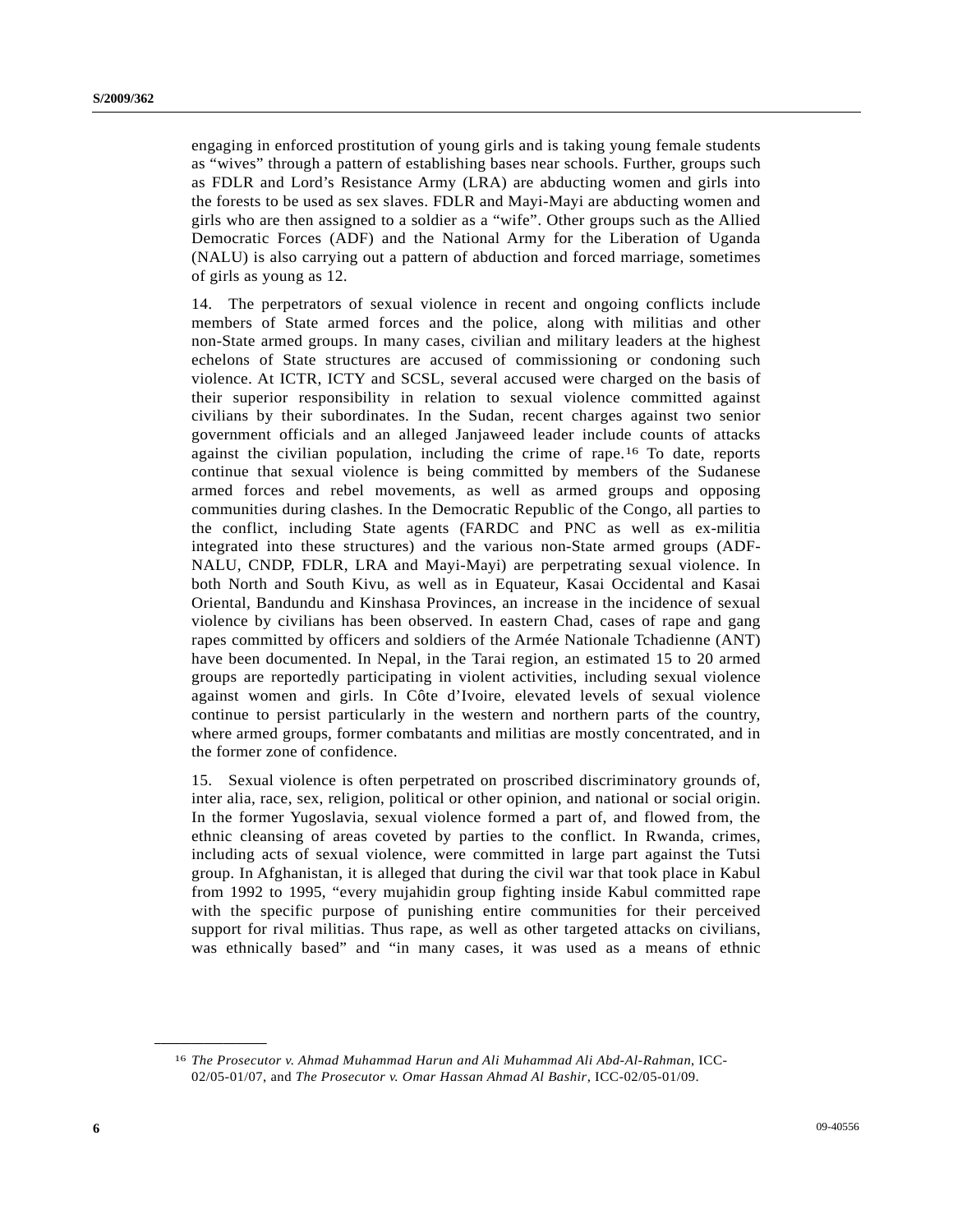<span id="page-6-5"></span>cleansing".[17](#page-6-0) In the Democratic Republic of the Congo, evidence suggests that in the aftermath of an indiscriminate attack on the village of Bogoro on or around 24 February 2003, members of the Front des nationalistes et intégrationnistes (FNI) and the Forces de résistance patriotique en Ituri (FRPI) committed criminal acts, including sexual enslavement of civilian women and girls primarily of Hema ethnicity.[18](#page-6-1) More recently in the Sudan, rape and other forms of sexual violence were found to be deliberately and indiscriminately directed against a majority of victims from the so-called "African" tribes.[19](#page-6-2) In Myanmar, recent concern has been expressed at discrimination against the minority Muslim population of Northern Rakhine State and their vulnerability to sexual violence, as well as the high prevalence of sexual violence perpetrated against rural women from the Shan, Mon, Karen, Palaung and Chin ethnic groups by members of the armed forces and at the apparent impunity of the perpetrators.[20](#page-6-3) In Iraq, it has been reported in the media that rape is used in order to persuade victims to become suicide bombers as their only escape from shame in a culture that links "honour" with the modesty/chastity of women.

16. Further, sexual violence is sometimes committed to, inter alia, terrorize and punish and as a form of reprisal. In Sierra Leone, combatants of the then government, the Armed Forces Revolutionary Council (AFRC) directed attacks against the civilian population "aimed broadly at quelling opposition to the regime and punishing civilians suspected of supporting the Civil Defence Forces (CDF)/Kamajors".[21](#page-6-4) Both AFRC and the Revolutionary United Front (RUF) extended their power and dominance over the civilian population by perpetuating a constant threat of insecurity, including through the use of sexual violence.<sup>[21](#page-6-5)</sup> In the period between 2004 and 2006, when Haiti faced renewed political instability, it is reported that sexual violence was used by gangs to maintain territorial control, intimidate the local population, and control the social behaviour of women and girls. Today in the Democratic Republic of the Congo, for example, both in North and South Kivu, militias have targeted women and used brutal sexual violence as reprisals for military operations against them.

## **IV. Responsibility of States and other parties in relation to sexual violence in conflict and its aftermath**

17. All contributions to this report from the country level consistently cite three factors as contributing to and exacerbating sexual violence. These are inadequate measures to: (a) prevent sexual violence and protect civilians; (b) combat impunity for sexual violence; and (c) address continuing discrimination against women and girls, in law and practice. In addition, access to assistance and remedy by victims is

<span id="page-6-0"></span><sup>17</sup> The Afghan Independent Human Rights Commission, established under article 6 of the Bonn Agreement and supported in its work by the Office of the United Nations High Commissioner for Human Rights, has pointed to the report *Casting Shadows: War Crimes and Crimes against Humanity: 1978-2000*, released in 2005 by the Afghanistan Justice Project.<br><sup>18</sup> *The Prosecutor v. Germain Katanga and Mathieu Ngudjolo Chui*, ICC-01/04-01/07.<br><sup>19</sup> See S/2005/60.

<span id="page-6-1"></span>

<span id="page-6-3"></span><span id="page-6-2"></span><sup>20</sup> Committee on the Elimination of Discrimination against Women, forty-second session, CEDAW/C/MMR/CO/3.

<span id="page-6-4"></span><sup>21</sup> Special Court for Sierra Leone, *Prosecutor v. Sesay, Kallon and Ghao*, SCSL-04-15 (www.sc-sl.org).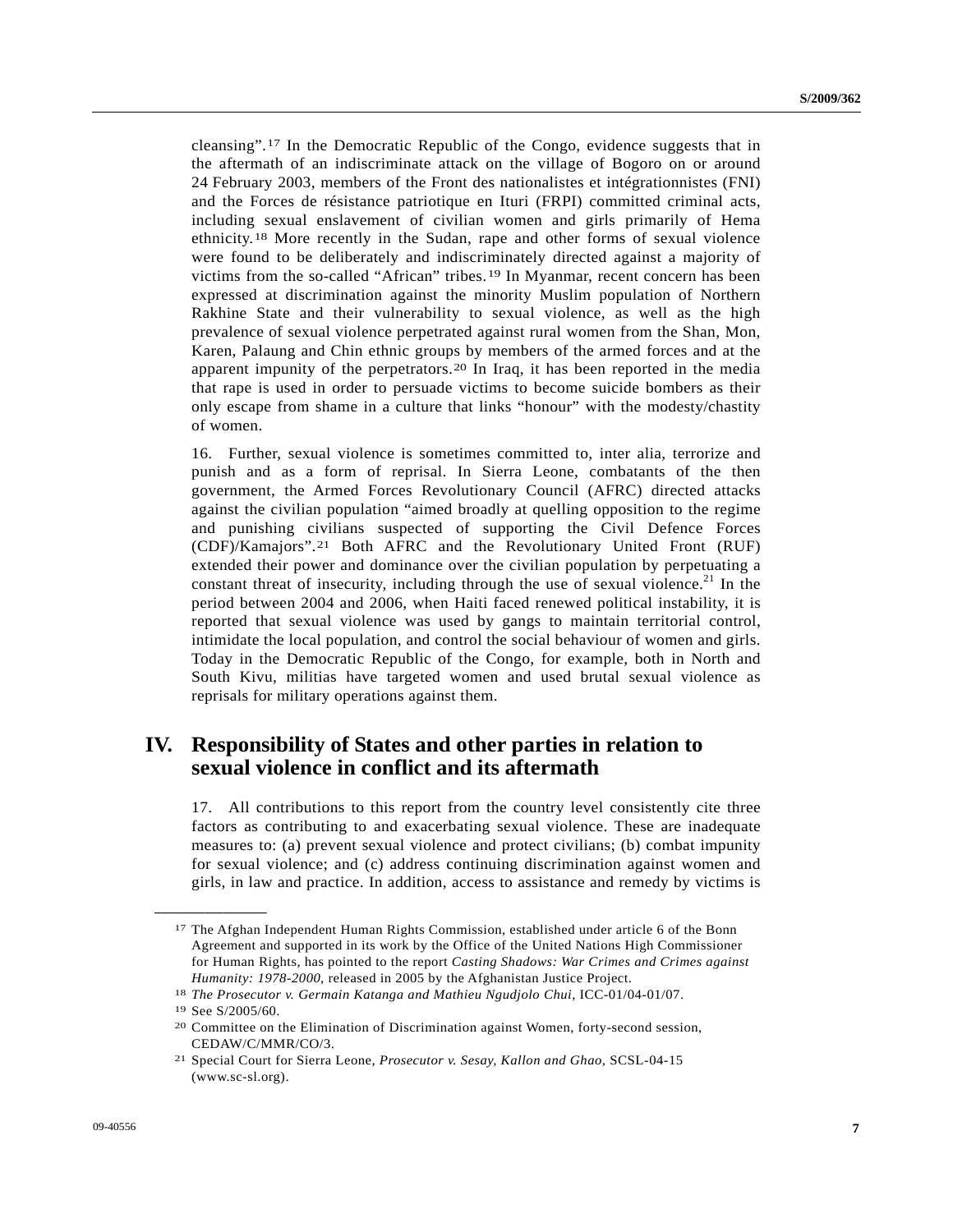inadequate. In this regard, I am outlining some areas that warrant a renewed commitment of States and other parties to conflict to redress with urgency. I would urge the Council to view concrete actions and results in these areas against its request in resolution 1820 (2008) for benchmarks in measuring progress in preventing and responding to sexual violence.

### **Prevention and protection**

18. A core aspect of prevention is the need for civilian and military leaders to demonstrate commitment and political willingness to address sexual violence. Inaction essentially sends a message that sexual violence is tolerated. In this regard, I emphasize that clear and forceful instructions and regular messages on the categorical prohibition of sexual violence, and unequivocal demonstrations by word and deed that any breach will be punished, would contribute to a decrease in sexual violence. Additionally, State organs, including ministries of defence, interior and justice, and military and police command structures must institute concrete, timebound measures, including training of military and police forces to make them aware of their obligations under international humanitarian, human rights and criminal law. In this regard, I would like to draw attention to, for example, the related provisions of the Geneva Conventions of 1949, in particular article 144.[22](#page-7-0) Moreover, State and non-State parties must ensure that all reports of sexual violence committed by civilians or military personnel are thoroughly investigated and the alleged perpetrators punished with a view to securing accountability. As noted earlier, in armed conflicts, sexual violence is committed both by State and non-State parties. In accordance with the principle of superior responsibility, which forms part of customary international law, I urge State and non-State parties to armed conflicts to ensure that civilian superiors and military commanders use their authority and powers to prevent sexual violence and punish crimes committed by subordinates, failing which they themselves must be punished.

19. A further aspect of prevention is the need for States to take concerted actions to address entrenched inequalities and de jure and de facto discrimination against women and girls. The linkages, in particular, the impact of armed conflict on women and girls, have been addressed in the context of the implementation of Security Council resolution 1325 (2000) and the related annual report of the Secretary-General to the Security Council. In addition, in 2002, a study of the Secretary-General on women, peace and security, coordinated by the Special Adviser of the Secretary-General on Gender Issues and Advancement of Women, reaffirmed that "where cultures of violence and discrimination against women and girls exist prior to conflict, they will be exacerbated during conflict. If women do not participate in the decision-making structures of a society, they are unlikely to become involved in

<span id="page-7-0"></span><sup>22</sup> Article 144 of the universally ratified Geneva Convention Relative to the Protection of Civilian Persons in Time of War of 12 August 1949 provides: "The High Contracting Parties undertake, in time of peace as in time of war, to disseminate the text of the present Convention as widely as possible in their respective countries, and, in particular, to include the study thereof in their programmes of military and, if possible, civil instruction, so that the principles thereof may become known to the entire population. Any civilian, military, police or other authorities, who in time of war assume responsibilities in respect of protected persons, must possess the text of the Convention and be specially instructed as to its provisions"; see also obligations of States under articles 146 and 147 of the same Convention.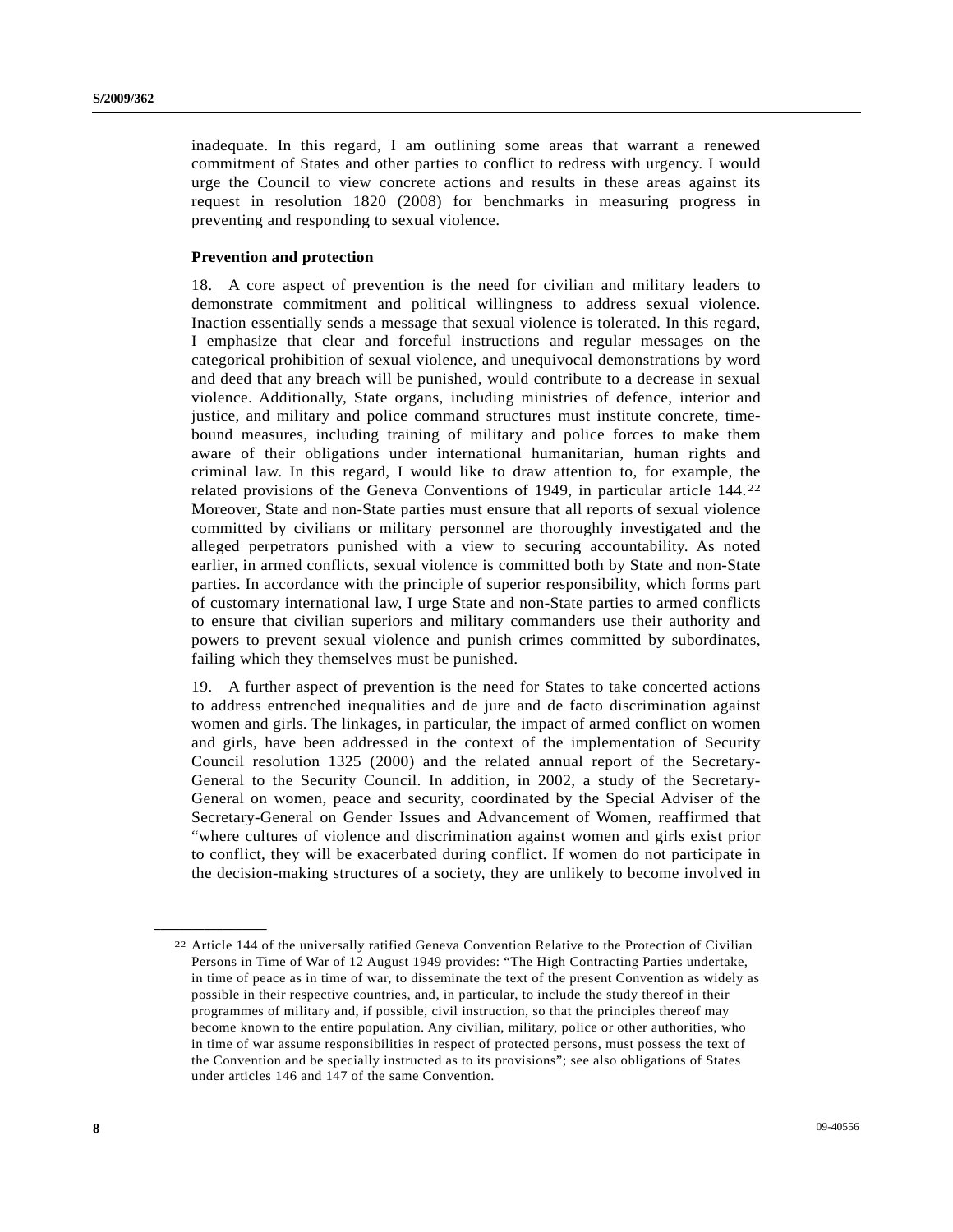decisions about the conflict or peace process that follows".[2](#page-8-0)3 In many countries around the world, sexual violence continues to be deeply entrenched in inequalities and discrimination against women, and patriarchal structures. In addition, violence against women committed in the name of culture or tradition persists.[24](#page-8-1) This is contributing to double victimization, first for having been sexually violated and second for having to bear the fear, shame and stigma that surrounds sexual violence, and to a culture of silence that essentially impedes victims' access to justice and remedy, and allows impunity to persist. Sexual violence impacts on the full range of civil, cultural, economic, political and social rights of victims, including their rights to education and livelihoods and freedom of movement. For example, in Iraq, due to fear of sexual violence, women are reportedly staying at home and keeping their children from going to school. Girls are more often kept at home than boys. In Myanmar, women and girls are fearful of working in the fields or travelling unaccompanied, given regular military checkpoints where they are often subject to sexual harassment.[2](#page-8-2)5

20. In the light of this, I would urge States to ratify and implement the core international human rights instruments, including the Convention on the Elimination of All Forms of Discrimination against Women, and to remove reservations to this latter treaty. Further, States are encouraged to develop enhanced policies and strategies for local ownership and implementation of resolutions 1325 (2000) and 1820 (2008) with the objective of empowering women, including refugee and IDP returnee women, to become more effective partners in addressing discriminatory practices and improving their status in society. In addition, a very tangible step that States can take is to ensure that the minimum political commitment of at least 30 per cent representation of women in decision-making, and participation in conflict resolution and peacebuilding processes, is achieved.

21. As regards the protection of civilians from sexual violence, I informed the Council in my last report on the protection of civilians in armed conflict that the need to strengthen the protection of civilians stems from the fundamental failure of parties to conflict to fully comply with their legal obligations to do so.[2](#page-8-3)6 In this regard, few reports have been received of actions being taken by the parties to armed conflict to comply with their obligations to refrain from committing sexual violence. In the Democratic Republic of the Congo, statements of commitments (actes d'engagement) were signed by 22 armed groups in the Kivus during the Goma Peace Conference on 23 January 2008. Signatories committed themselves to, inter alia, end all acts of violence against the civilian population, especially women and children. The Nairobi communiqué, which focussed on foreign armed groups in the Democratic Republic of the Congo, also contained a reference to preventing acts of sexual violence. However, significant progress is yet to be observed in the parties either honouring their commitments or protecting civilians, in particular from sexual violence. In Côte d'Ivoire, the Forces nouvelles adopted an action plan in January 2009, in which they committed to combating sexual violence in areas under their

<span id="page-8-0"></span><sup>23</sup> *Women, Peace and Security, Study submitted by the Secretary-General pursuant to Security Council resolution 1325 (2000)* (the impact of armed conflict on women and girls), United Nations publication, Sales No. E.03.IV.1 (2002), a summary of which was submitted in a report of the Secretary-General on women, peace and security to the Security Council (S/2002/1154).

<span id="page-8-1"></span><sup>24</sup> See A/HRC/4/34.

<span id="page-8-2"></span><sup>25</sup> See E/CN.4/2006/67/Add.1, para. 96.

<span id="page-8-3"></span><sup>26</sup> See S/2009/277.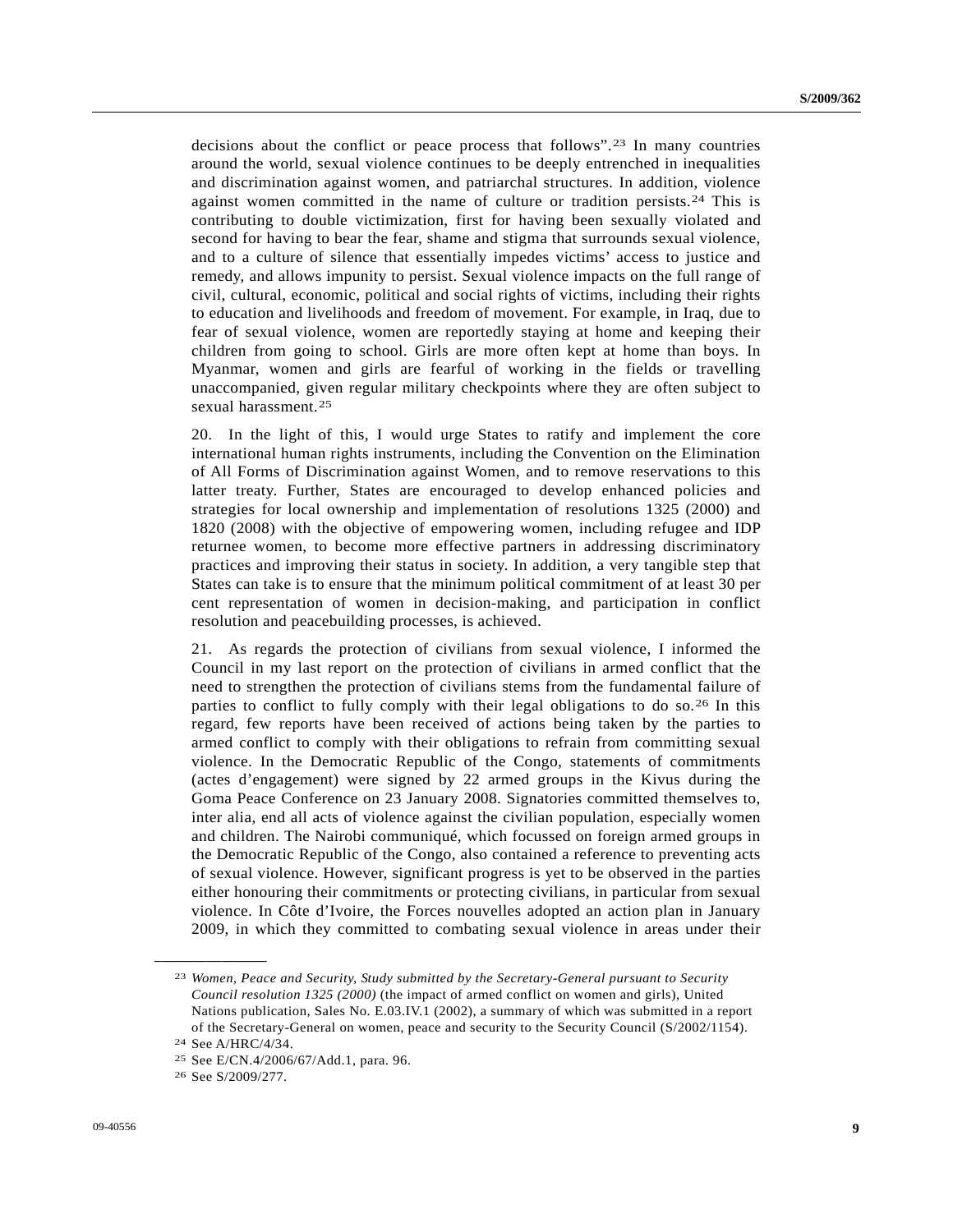control, and established a working group to monitor its implementation. The effectiveness of these initiatives will need to be monitored. All parties to conflict are reminded again that they must comply with their obligations under international law to protect civilians.

### **Combating impunity**

22. In the area of combating impunity for sexual violence, it bears recalling that rape and other forms of sexual violence are serious violations of international humanitarian, human rights and criminal law, and, depending on the circumstances, may be qualified as war crimes, crimes against humanity or genocide. Hence, it is particularly important for States to strengthen their domestic capacity to hold all perpetrators, including members of State armed forces and the police, and non-State armed groups accountable for sexual crimes. To this end, weaknesses across formal and informal justice sectors must be addressed and greater efforts taken to ensure that amnesties and immunities exclude those who commit or commission sexual violence.

23. Weaknesses in the laws and procedures of many countries as well as in the administration of justice essentially allow perpetrators to escape punishment and deny victims the right to remedy. For example, in Côte d'Ivoire, the Penal Code does not contain a definition of rape or its elements, leaving room for inconsistent rulings and detrimental decisions. Rape charges can also be reclassified as attacks on modesty or "attentat a la pudeur", which is a less serious offence with lesser penalties. In the Sudan, the 1991 Criminal Act and its proposed amendments recognize the offence of rape but continue to link it to the substantive or evidentiary requirements of adultery or sodomy. The reference to adultery in the definition of rape exposes victims to the risk of prosecution for the crime of adultery. Further, in the Sudan's plural legal system, both common law and Shari'a courts have jurisdiction over these issues, with often diverging interpretations of the Criminal Act. In Iraq, not only does the Penal Code allow a perpetrator to escape accountability for rape or sexual assault if the offender "lawfully marries the victim", but victims may face criminal charges for engaging in illegal sex. Weaknesses in the legal framework go beyond questions of definition or jurisdiction. Other factors undermine legal recourse. In Nepal, for example, the statute of limitation for rape is 35 days. Furthermore, in countries such as Afghanistan, Côte d'Ivoire, the Democratic Republic of the Congo, Iraq, Kosovo, Liberia, Myanmar, Nepal, Sierra Leone, the Sudan and Timor-Leste, the effective administration of justice is hampered not only by a lack of capacity, but also by the fact that some justice officials do not give serious consideration to reports of sexual violence. Of the few cases that are reported, many are not effectively investigated and prosecuted. Further, women's access to justice is in several contexts compromised by the lack of enjoyment of economic and social rights, as, for example, when they cannot afford the cost of the medical reports that in many countries are required to file a charge of rape.

24. In the aforementioned areas, however, some encouraging developments have emerged. In July 2006, the National Assembly of the Democratic Republic of the Congo adopted new legislation criminalizing rape and other forms of sexual violence. In Burundi, the Senate recently adopted a new Penal Code that contains provisions that criminalize violence against women. Further, in Liberia, the Government has established women and children protection units in police stations,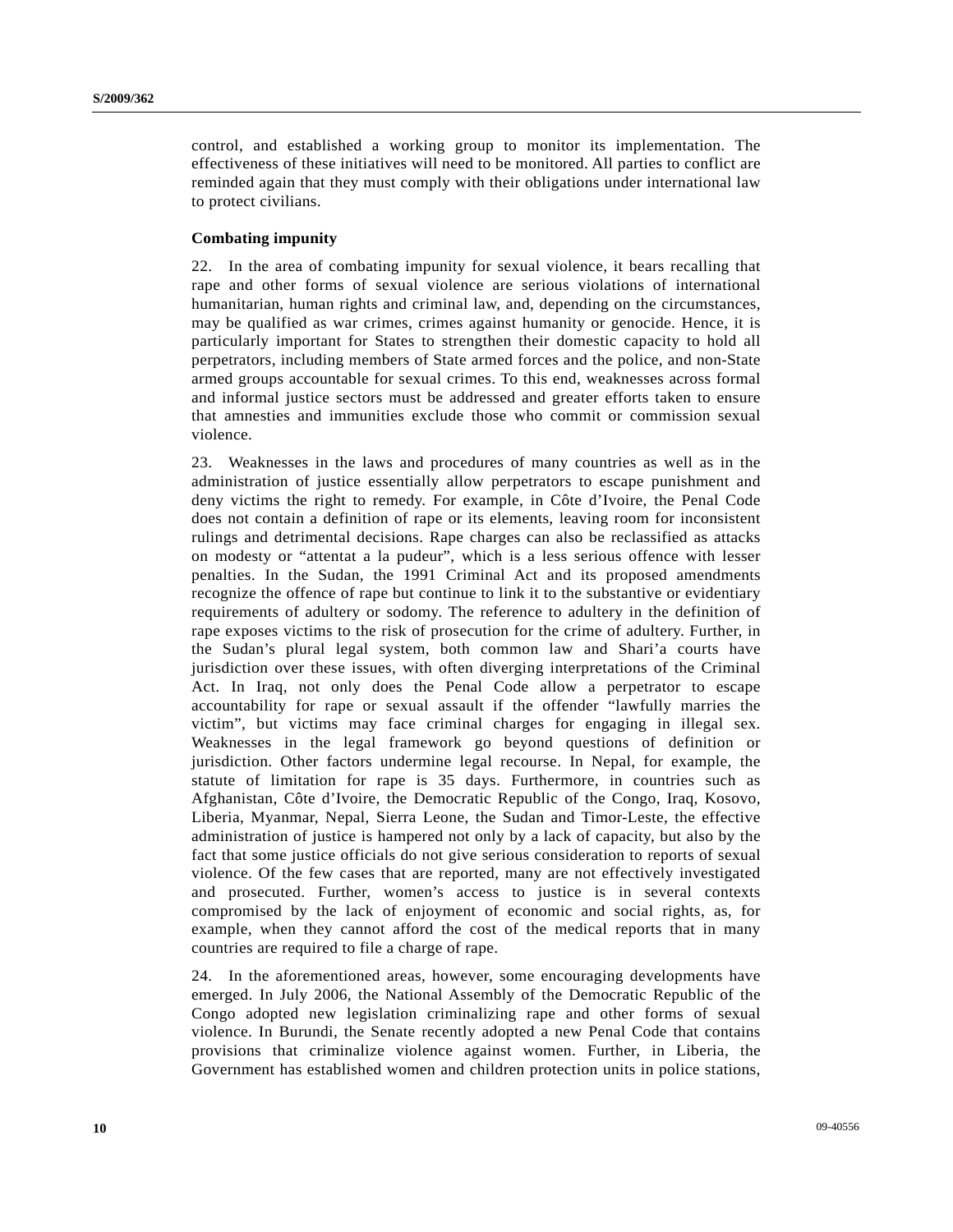a new sexual and gender-based crimes prosecution unit in the Ministry of Justice, and Criminal Court "E" with special competence to try sexual crimes. Similar family and child protection units have also been established by the Government of the Sudan in several States, with the support of UNICEF, including in the three Darfur States. In the Democratic Republic of the Congo, the Executive Secretariat of the Police Reform Committee is leading the establishment of sexual violence special units within PNC and is assisting to coordinate, inter alia, the training of those units. In the Sudan, the Government has taken positive steps to remove the requirement of "Form 8", which obliged women to report rape to the police/security before they were entitled to receive medical examination and treatment.

25. However, in the light of the significant improvements that are needed to achieve effective legal frameworks to combat impunity, I would urge States to undertake comprehensive legal and judicial reforms, in conformity with international standards, without delay with a view to bringing perpetrators of sexual violence to justice and to ensuring that victims are treated with dignity throughout the justice process, are protected and receive remedy. I would invite States to draw on important resources such as the *Model Codes for Post-Conflict Criminal Justice*, which were developed in collaboration with the Office of the United Nations High Commissioner for Human Rights (OHCHR) and the United Nations Office on Drugs and Crimes (UNODC) to fill gaps in their criminal law and procedures and to request United Nations assistance in this regard. Further, I would encourage States parties to the Rome Statute of the International Criminal Court to enact legislation to implement their complementarity obligations.

26. Another area that must be addressed by States is the role of military justice with respect to sexual violence committed by military personnel. In accordance with human rights standards, the jurisdiction of military tribunals should be restricted solely to specifically military offences committed by military personnel, to the exclusion of human rights violations, which should come under the jurisdiction of ordinary criminal courts.[2](#page-10-0)7 In countries where sexual crimes committed by military personnel fall under military jurisdiction, military tribunals have largely failed to carry out their duty to investigate and prosecute offenders. For example, in the Democratic Republic of the Congo, there appears to be a lack of will to investigate and prosecute high-level military and other officials who have allegedly committed sexual violence. On 7 March 2008, the United Nations Organization Mission in the Democratic Republic of the Congo (MONUC) informed the Government of the results of its investigation of five high-ranking FARDC officials who are suspected of perpetrating sexual crimes, yet to date no arrest warrants have been issued and two of the officers are still actively commanding troops in the east. In addition, former combatants who have allegedly perpetrated serious crimes, including sexual violence, have also been integrated into FARDC and retain command responsibility in military operations. At the same time, the Government has established regional follow-up committees in Kasai Occidental and Kasai Oriental Provinces, North and South Kivu Province, and Province Oriental, to investigate violations perpetrated by the armed forces, and ad hoc military courts for North Kivu to immediately prosecute abuses by FARDC. It is essential that these mechanisms be strengthened in particular to ensure compliance with human rights standards. Similarly, in

<span id="page-10-0"></span><sup>27</sup> See E/CN.4/2005/102/Add.1, Principle 29; see also A/HRC/4/25/Add.3, para. 4, and E/CN.4/2006/58, Principle 9.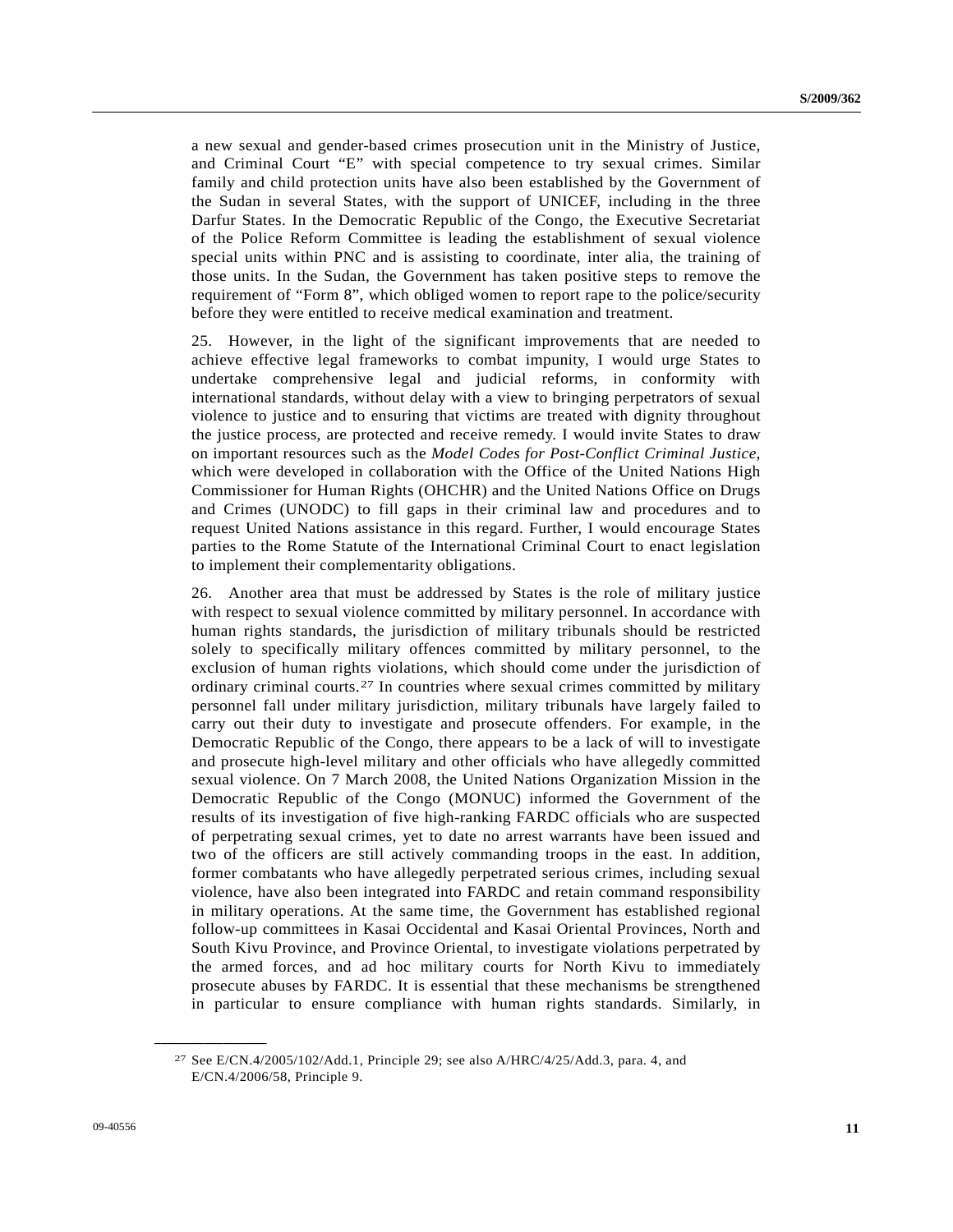Myanmar, although there has been documentation and identification of military personnel who have committed sexual violence, including relevant dates and battalion numbers, disciplinary or criminal action is yet to be taken against the alleged perpetrators.[28](#page-11-0) In the light of this, States must ensure that sexual crimes, including those committed by military personnel, fall under the jurisdiction of civilian courts rather than military courts, and that such crimes are investigated and prosecuted in accordance with international due process and fair trial standards. Moreover, States must ensure that vetting processes exclude persons against whom there are credible allegations, and evidence of crimes, including sexual crimes; such persons should also be excluded from public institutions, including integrated armed forces.

27. Moreover, in countries such as Afghanistan, Burundi and Sierra Leone, as much as 80 per cent of the population have recourse to customary and traditional dispute resolution and community mediation mechanisms. These mechanisms should not deal with sexual violence cases owing to their serious nature, but do so in reality. As such, efforts must be made to harmonize these mechanisms with international human rights standards, as they are, unfortunately, contributing to a culture of impunity for sexual violence.[2](#page-11-1)9 For example, cases are often resolved through amicable settlements, thereby undermining the criminal aspect of the offences in both the consideration and outcome of cases. Outcomes are frequently lenient on the perpetrator and result in a monetary or other benefit for the family, community or traditional leaders rather than remedy for the victim. Additionally, in many cases, when victims lodge complaints with the police, they face pressure from the family or community to drop the charges and often accept a settlement in the face of few options. The former situation is especially true when the penalty for rape is severe, for example, life imprisonment, or when the perpetrator is a family or community member upon whom the victim may be economically dependent. States must also engage community and traditional leaders in sensitizing communities on sexual violence to avoid marginalization and stigmatization of victims, to assist with their social reintegration, and to combat impunity for these crimes.

28. Amnesties for war crimes, genocide, crimes against humanity and serious human rights violations, whether in the context of peace negotiations and agreements, or in domestic constitutional or legal frameworks, undercut efforts to combat impunity, including for sexual crimes. Such amnesties may be inconsistent with States' obligations under treaty law and customary international law. For this reason, the United Nations, when mediating or facilitating peace processes, does not recognize amnesty for genocide, crimes against humanity, war crimes and other serious violations of human rights and international humanitarian law, including rape and other sexual violence crimes. Despite this, the 2007 Amnesty Ordinance in

<span id="page-11-0"></span><sup>28</sup> See A/HRC/10/19.

<span id="page-11-1"></span><sup>29</sup> The Human Rights Committee, in its General Comment No. 32, has stated that article 14 of the International Covenant on Civil and Political Rights (ICCPR) is relevant where a State, in its legal order, recognizes courts based on customary law, or religious courts, to carry out or entrusts them with judicial tasks. It must be ensured that such courts cannot hand down binding judgments recognized by the State unless the following requirements are met: proceedings before such courts are limited to minor civil and criminal matters, meet the basic requirements of fair trial and other relevant guarantees of the Covenant, and their judgments are validated by State courts in light of the guarantees set out in the Covenant and can be challenged by the parties concerned in a procedure meeting the requirements of article 14 of the Covenant.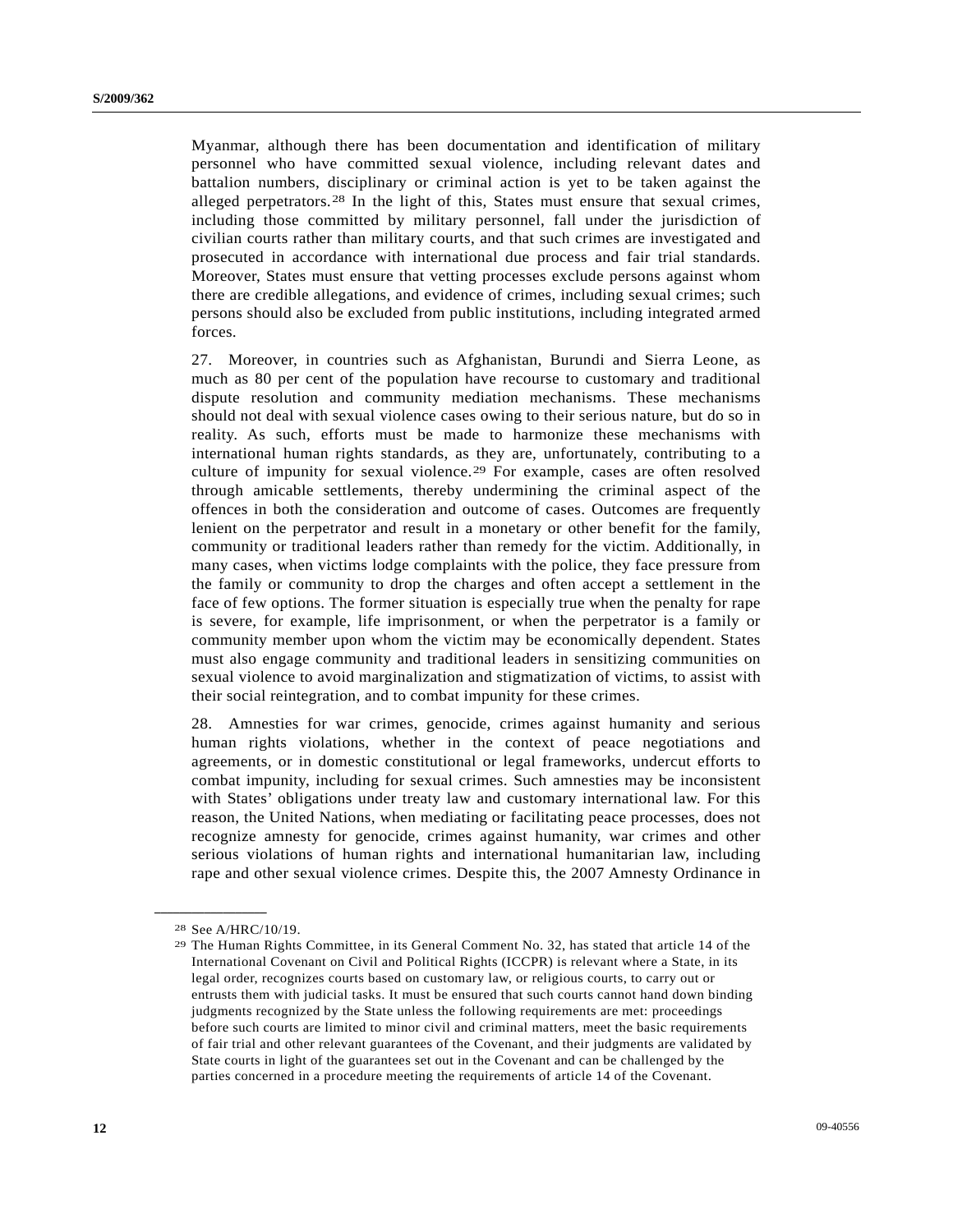Côte d'Ivoire fell short of explicitly excluding crimes against humanity and war crimes from amnesty. Moreover, in the Sudan, the Armed Forces Act of 2007 and the Police Act of 2008 stipulate procedural immunity for armed and police forces. The former grants immunity to military personnel, and for offences committed in the course of their duties. They cannot be prosecuted by military or civilian courts unless immunity is waived by the President. It is therefore important for States to ensure that amnesties and immunities do not allow perpetrators of sexual violence to escape accountability.

29. In the area of remedy and reparations, victims of gross violations of international human rights law and serious violations of international humanitarian law have the right to remedies that include equal and effective access to justice and reparation for harm suffered. In view of extensive sexual violence committed by State agents, I recall the obligation of States to "provide reparation to victims for acts or omissions which can be attributed to the State".[3](#page-12-0)0 Reparation can take the form of restitution, compensation, rehabilitation, satisfaction including apologies and measures to establish the truth, and guarantees of non-repetition. This area deserves special focus owing to very weak implementation. For example, in Equateur Province of the Democratic Republic of the Congo, 119 women were raped in the village of Songo Mboyo on 21 December 2003. In response to a special investigative mission conducted by MONUC, a military tribunal in Mbandaka found seven FARDC officers guilty of crimes against humanity. That was the first time that FARDC military personnel were held accountable for rape. Unfortunately, however, it must be noted that reparations allocated to the victims by the military tribunal have never been paid, in spite of the fact that the State had been condemned in solidum with the perpetrators. While considerable resources have been provided by the international community to help Congolese actors implement the 2006 Law on Sexual Violence, there have been serious problems with having sentences executed in practice, in particular the payment of damages and interests.

#### **Assistance to victims**

30. In the area of assistance to victims, reports from Afghanistan, Burundi, Iraq, Liberia, Nepal, Sierra Leone and Timor-Leste indicate that access to key medical, psychosocial and socio-economic reintegration services is inadequate, especially in rural areas. Further, in Afghanistan, Iraq, Nepal and the Sudan, international and national non-governmental service providers working on behalf of victims face many risks in carrying our their work. It is essential that States strengthen national responses and services to victims of sexual violence. Furthermore, States must facilitate and support the work of service providers that deserve much recognition for assisting and protecting victims, sometimes in inaccessible or remote areas where they are very often the only ones present. I am particularly concerned that since September 2008 in the Sudan, many non-governmental organizations have been forced to close their operations, affecting access to life-saving services. As I have stated on previous occasions, under international humanitarian law, parties to conflict must protect and meet the basic needs of persons within their control. In situations where they are unwilling or unable to do so, they must allow and facilitate the work of intergovernmental and non-governmental organizations in providing critical life-saving humanitarian assistance.

<span id="page-12-0"></span><sup>30</sup> General Assembly resolution 60/147.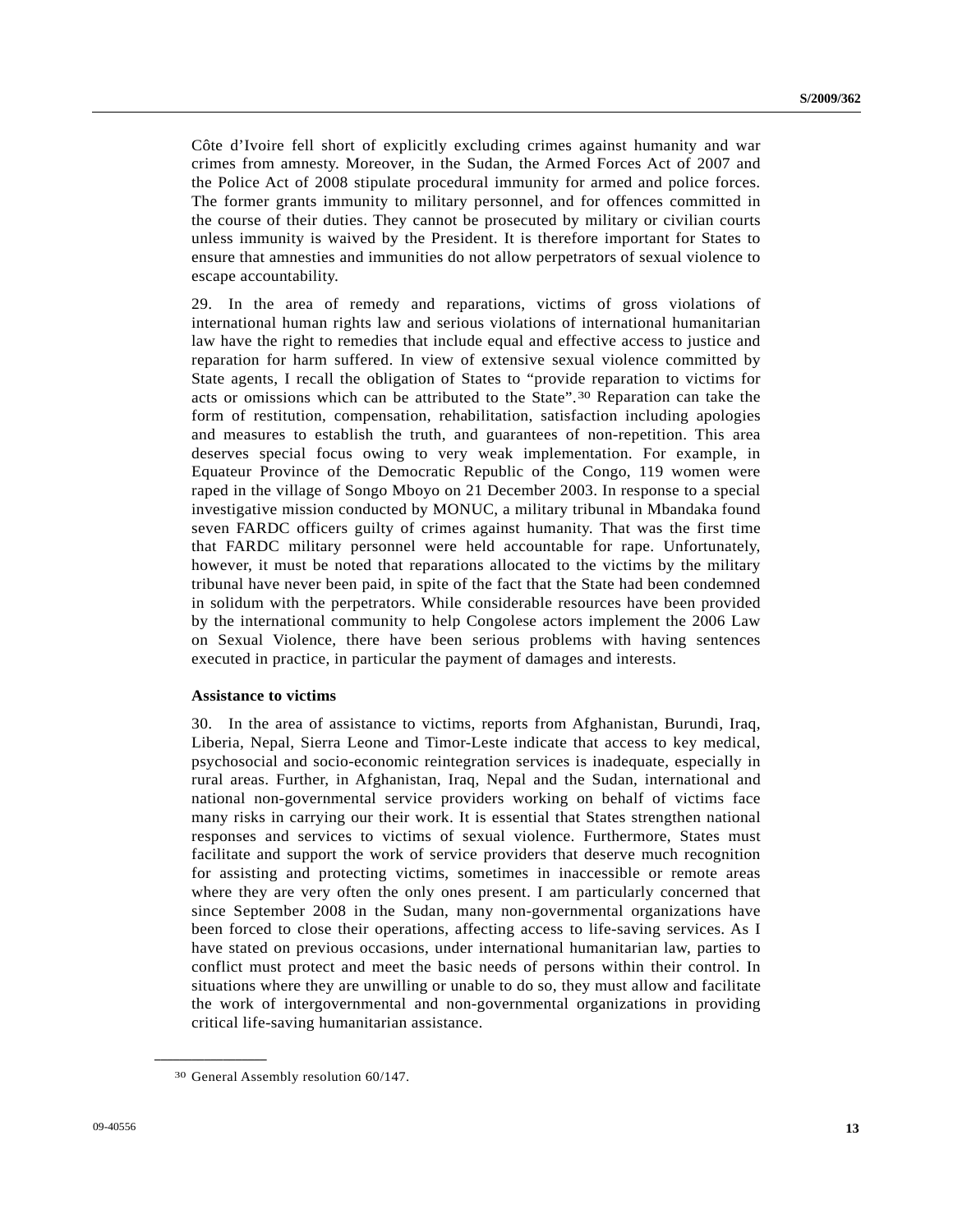# **V. United Nations efforts to prevent and respond to sexual violence**

31. To assist States to prevent sexual violence, protect individuals from such violence, punish perpetrators and provide remedy to victims, the United Nations system is taking actions across its main work areas of peace and security, human rights, humanitarian affairs and development. Actions are diverse and include, inter alia, planning support and strategic advice, awareness-raising and advocacy, capacity development and training, legal and judicial reforms, institutional reforms, the provision of services to victims and establishment of victim support centres, legal assistance, monitoring and protection, and support to regional peacekeeping forces.

32. As part of these efforts, I am exercising my own good offices to advocate for an end to sexual violence, including through my global campaign "UNiTE to end violence against women". Further, I am committed to strengthening coordination in the United Nations system, across the areas of peace and security, humanitarian affairs and development, to ensure that the United Nations "delivers as one" in preventing and responding to sexual violence. To this end, I am engaging with my Special Envoys and Representatives and through the Emergency Relief Coordinator, resident and humanitarian coordinators to give greater attention to the issue of sexual violence, including in dialogue with parties to conflict. In addition, with the introduction of integrated strategic frameworks to improve the formulation of strategic objectives between peacekeeping missions and United Nations country teams, I am committed to ensuring that joint priorities on preventing and responding to sexual violence are established.

33. Multisectoral responses to sexual violence in the area of humanitarian assistance also require coordinated action among, at a minimum, protection, health and social services actors, legal, human rights, and security sectors and affected communities. Humanitarian efforts on sexual and gender-based violence in, for example, the Democratic Republic of the Congo and the Sudan, are coordinated under the cluster approach on a cross-sectoral basis, with different clusters being accountable for responding to sexual violence, in particular the protection and health clusters. In the area of protection, UNHCR serves as the global lead with the United Nations Population Fund (UNFPA) and the United Nations Children's Fund (UNICEF) co-leading the gender-based violence area of responsibility. In many humanitarian settings, UNFPA and UNICEF coordinate field-level multisectoral gender-based violence coordination groups under the protection cluster. The advisers deployed through the inter-agency Protection and Gender Capacity Standby Roster Projects strengthen the capacity of clusters. In addition, United Nations Action against Sexual Violence in Conflict was endorsed by my Policy Committee in 2007 as a United Nations system-wide initiative to guide advocacy, knowledge building, resource mobilization, and joint programming.[3](#page-13-0)1 It provides catalytic support to the United Nations system in developing and implementing comprehensive strategies to address sexual violence in conflict. I encourage my Special Representatives and resident and humanitarian coordinators to avail of the support that UN Action can provide, and UN Action to continue to implement its strategic framework for the period 2009-2010.

<span id="page-13-0"></span><sup>31</sup> Policy Committee Decision No. 2007/31, Violence against Women, 15 June 2007.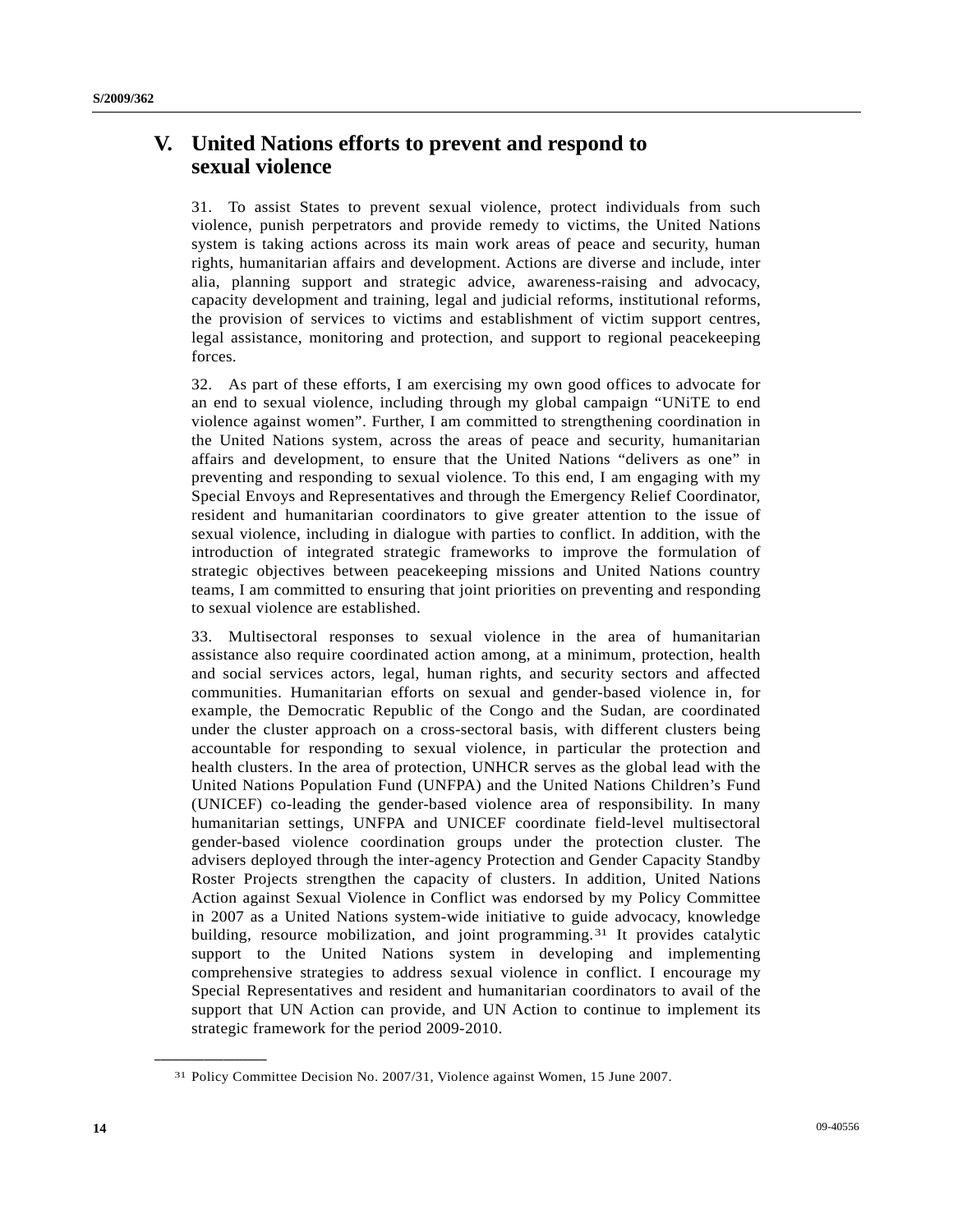34. The United Nations must lead by example, and increase the participation of women in peacekeeping. This serves both as a model of women's empowerment to communities and societies rebuilding after conflict, and renders protection and support to women and girl victims of sexual violence more effective. As concerns the former, I have noted on many occasions that the operational deployment of female United Nations police officers to the United Nations Mission in Liberia (UNMIL) has positively contributed to a three-fold increase in the number of applications from women to join the Liberian National Police. As concerns the latter, the almost 13 per cent representation of women in the police component of the African Union-United Nations Hybrid Operation in Darfur (UNAMID) has resulted in corresponding clear commitments to address sexual violence and more effective responses by the mission. I urge Member States to ensure a sizeable representation of female military and police personnel in deployments to peacekeeping missions and to provide them with adequate training in order to carry out their responsibilities, and encourage emerging troop- and police-contributing countries to consider deploying female military and police peacekeeping personnel. Moreover, in the lead up to the tenth anniversary since the adoption of resolution 1325 (2000), I invite the international community to reaffirm its commitments and address the most urgent challenges and obstacles to mainstreaming a gender perspective into peace and security and to ensure the complementary implementation of resolutions 1325 (2000) and 1820 (2008).

35. Leading by example also requires rigorous implementation of the United Nations zero tolerance policy on protection from sexual exploitation and abuse by staff and related personnel.[32](#page-14-0) In this regard, important steps have been taken to implement the 2003 Secretary-General's Bulletin on special measures for protection from sexual exploitation and sexual abuse (ST/SGB/2003/13). These include the allocation of resources by the General Assembly to support the establishment of conduct and discipline teams in 20 peacekeeping and political missions, a resolution on strengthening criminal accountability of United Nations officials and experts on missions (General Assembly resolution 62/63), and a revised model memorandum of understanding (A/61/19, Part III) between the United Nations and troop-contributing countries, as well as a victim assistance strategy (see General Assembly resolution 62/214). I stress that all United Nations entities must fully implement the Secretary-General's Bulletin on special measures for protection from sexual exploitation and sexual abuse (ST/SGB/2003/13), including through the establishment of and participation in inter-agency, in-country networks. Furthermore, troop- and policecontributing countries must take appropriate disciplinary actions in all cases of sexual exploitation or abuse by peacekeepers and keep the United Nations informed of progress in this regard.

36. In the area of early recovery and peacebuilding, the Peacebuilding Commission has been playing a key role in supporting activities to prevent sexual violence. In this regard, the Strategic Framework for Peacebuilding in the Central African Republic was formally adopted on 6 May 2009, and contains important commitments to address the widespread and systematic use of sexual violence occurring in the armed conflict and crimes continuing in its aftermath. In addition, the Peacebuilding Fund is also supporting projects in Burundi, Liberia and Sierra Leone to prevent and respond to sexual and gender-based violence. I encourage the

<span id="page-14-0"></span><sup>32</sup> See General Assembly resolution 59/300.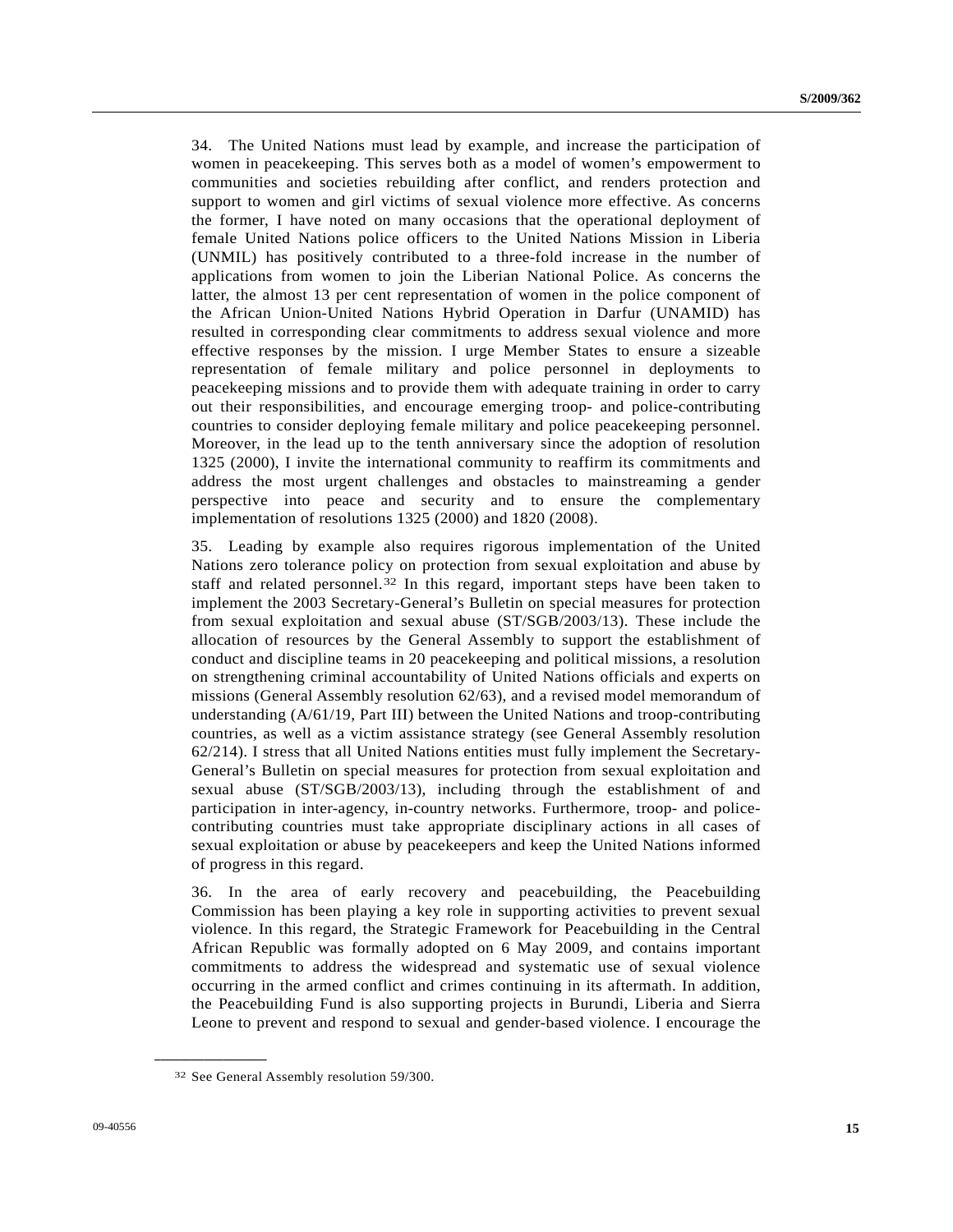Peacebuilding Commission to build knowledge about how sexual violence impedes early recovery, and ensure that adequate financing is made available for implementing coherent, multisectoral responses to sexual violence, including projects resulting from joint United Nations-Government comprehensive strategies to combat sexual violence. At the same time, the United Nations Development Programme (UNDP) and its partners are continuing to support programmes in the area of the rule of law, women's access to justice, and socio-economic opportunities for survivors and to integrate attention to sexual violence into national capacity development.

37. Further, efforts are under way to ensure that peace negotiations and outcomes contribute to preventing and responding to sexual violence. Of note is a significant inter-agency undertaking, involving the Department of Political Affairs, the Department of Peacekeeping Operations, the Office for the Coordination of Humanitarian Affairs, UNDP and the United Nations Development Fund for Women (UNIFEM), on behalf of UN Action, and in collaboration with the Centre for Humanitarian Dialogue, to develop additional guidance for United Nations and other mediators to ensure that adequate language and mechanisms related to command responsibility, vetting of armed and security forces, and exclusion of sexual violence from amnesties are incorporated into future peace agreements. Building on this initiative, the Department of Political Affairs will develop guidance for mediators on ways to effectively address issues related to sexual violence in armed conflict in the drafting of peace agreements.

38. To achieve more effective protection of civilians, a series of actions are under way to provide guidance to peacekeeping missions. This includes an independent study commissioned by the Department of Peacekeeping Operations and the Office for the Coordination of Humanitarian Affairs, whose findings will inform the development of overarching guidance on the protection of civilian mandates. The Department of Peacekeeping Operations is developing gender guidelines for military personnel in peacekeeping operations to facilitate implementation of resolutions 1325 (2000) and 1820 (2008), and operational guidance to assist civilian, military and police components of peacekeeping missions to effectively implement resolution 1820 (2008). The Department of Peacekeeping Operations will also ensure that guidance for military and police personnel on addressing sexual violence is appropriately included in pre-deployment and induction training standards and delivered through support to troop- and police-contributing countries. Further, the Office for the Coordination of Humanitarian Affairs is building on two recent conferences on the themes "Use of Sexual Violence in Conflict" (see the Office for the Coordination of Humanitarian Affairs meeting report, 26 June 2008) and "Gender-based Violence in Recent Intra-State Conflicts" (see Harvard Humanitarian Initiative, September 2008) in an effort to ascertain potential interventions that could influence non-State armed groups to refrain from committing sexual violence during conflict and displacement. The Department of Peacekeeping Operations is also working with UNIFEM and UN Action to finalize the *Analytical Inventory of Responses by Peacekeeping Personnel to War-Related Violence against Women*, which catalogues existing good practice by military personnel to prevent, deter and respond to conflict-related sexual violence.

39. Measures by peacekeeping operations to ensure greater protection of populations at risk include the adoption of Mission directives that aim to elaborate the role of peacekeeping missions in protecting civilians, including from sexual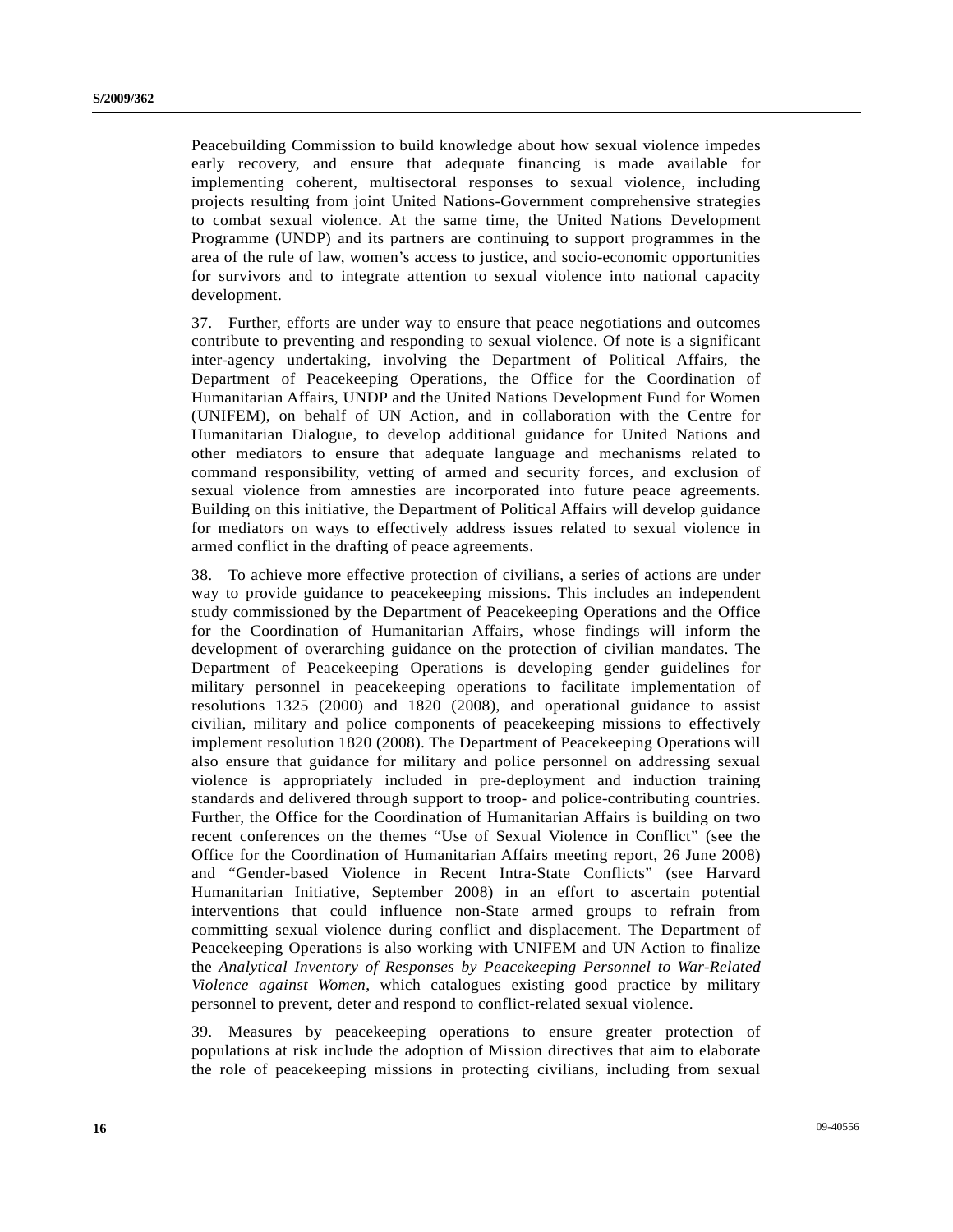violence, during operations. A comprehensive mission directive was issued by UNAMID in February 2009 for military and police components, identifying, inter alia, measures that the military and police should take to provide a secure environment for humanitarian assistance, as well as the most frequent grave violations against civilians in Darfur and the responses that are expected of the military and police. Similar directives have been issued by MONUC and the United Nations Mission in the Sudan (UNMIS). In other peacekeeping contexts, my Special Representatives and heads of military and police components will review mission directives for civilian, military and police components of peacekeeping operations, to ensure that prevention and response to sexual violence are duly reflected in the implementation of peacekeeping mandates.

40. Good practices are also emerging in making interventions more strategic. In Liberia, the United Nations system joined forces with national partners in the last five years to develop coordinated policies, programmes and strategies, culminating in a joint Government-United Nations programme on sexual gender-based violence. More recently, MONUC and the United Nations country team, with the assistance of a senior adviser on sexual violence, financed by UN Action, developed a comprehensive strategy to combat sexual violence in the Democratic Republic of the Congo, which was endorsed by the Government of the Democratic Republic of the Congo on 1 April 2009. It holistically addresses the issue of sexual violence, structured around four pillars: (a) combating impunity; (b) prevention and protection; (c) security sector reform; and (d) multisectoral response for survivors. Building on these examples, my Special Representatives are encouraged to work with United Nations country teams to initiate dialogue with Governments to develop, where they do not exist, joint Government-United Nations comprehensive strategies to combat sexual violence, in consultation with all relevant stakeholders, and to regularly provide updates on this in their standard reporting to Headquarters. The Emergency Relief Coordinator is to request the same of humanitarian coordinators in non-peacekeeping contexts.

41. Further measures include the deployment of joint patrols to enhance the protection of civilians, including from sexual violence. For example, in February 2008, MONUC deployed joint protection teams to seven locations in North Kivu and two in South Kivu. The joint protection teams, supported by civilian components of MONUC, have cooperated with local authorities and communities, and implemented measures such as voluntary curfews and night patrols in high-risk areas. Combined UNAMID military and police patrols have also been established within and outside IDP camps. United Nations agencies, UNAMID and international NGOs are contributing to protection by carrying out awareness-raising and training on sexual violence for Government staff, and IDP women and camp leaders.

42. In several peacekeeping missions, United Nations police components, through mentoring and technical support to State police bodies, are playing an important role in preventing and responding to sexual violence. In at least seven missions, the United Nations police has assisted in creating national specialized police units that receive reports of cases of sexual violence. For example, in Timor-Leste, United Nations police helped to establish Vulnerable Persons' Units, staffed by women police officers, across the Timor-Leste National Police districts. Other types of support include measures by MONUC United Nations police to reinforce the operational support to the Congolese National Police (PNC) territorial units, through joint patrolling along priority axes with the MONUC formed police units. Further,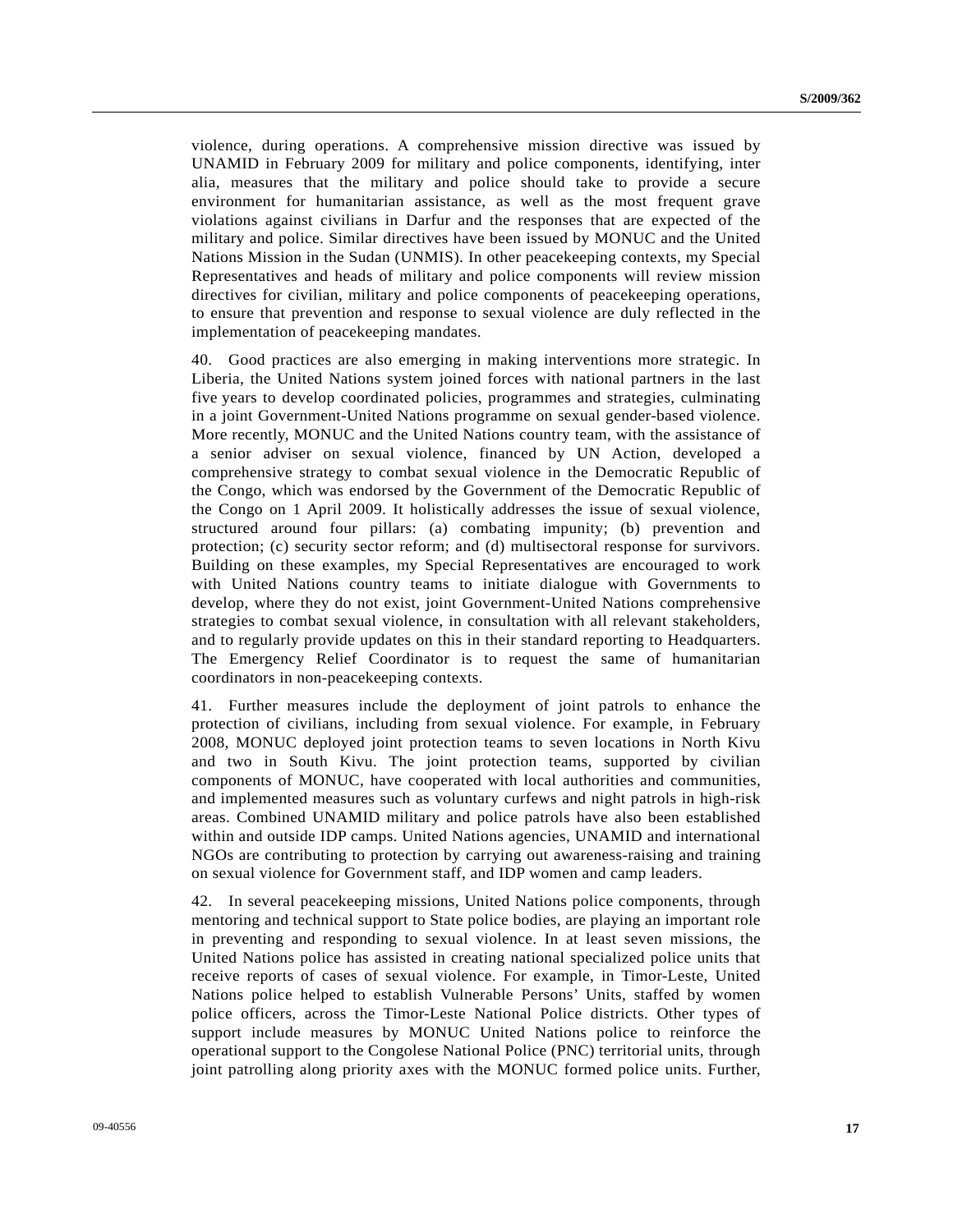MONUC is developing a concept of operation, with the assistance of the Standing Police Capacity, to guide and support units of the *Police Speciale pour le Protection de L'Enfance et de La Femme* within PNC. In eastern Chad, the United Nations Mission in the Central African Republic and Chad (MINURCAT) is currently working with the United Nations *Police de Proximité* Unit to establish women and children protection units within the United Nations police/Détachement intégré de sécurité Commissariats.

43. In the area of disarmament, demobilization and reintegration, the Inter-Agency Working Group on disarmament, demobilization and reintegration, co-chaired by the Department of Peacekeeping Operations and UNDP, launched the *Integrated Disarmament, Demobilization and Reintegration Standards* in December 2006. This document provides guidance on gender-sensitive approaches to disarmament, demobilization and reintegration, including the provision of security for female ex-combatants, and the screening of women associated with fighting forces and their dependents to identify and address their experiences of sexual violence during conflict. Additional guidance is being developed by the Inter-Agency Working Group to operationalize the existing framework. There is a strong attempt to address HIV/AIDS and sexual violence in disarmament, demobilization and reintegration programming by UNDP, UNICEF, UNFPA, UNIFEM and the Joint United Nations Programme on HIV/AIDS (UNAIDS) so as to provide more comprehensive services for demobilized individuals, particularly women and children associated with fighting forces.

44. To strengthen the rule of law in conflict-affected countries, many peacekeeping operations are mandated to assist national authorities in reinforcing their law enforcement, justice and corrections systems. More emphasis will be placed on building national capacities to prevent and respond to sexual violence while implementing measures to professionalize security institutions in peacekeeping contexts. In addition, human rights components of 15 peacekeeping operations carry out monitoring, public reporting, the provision of technical assistance, and the development of long-term national capacities to ensure that human rights are protected by the rule of law. Further, since 2008 UNDP has been implementing its Global Programme on Strengthening the Rule of Law in Conflict and Post-Conflict Situations, which targets 20 conflict and post-conflict countries with support in developing comprehensive and integrated rule of law programmes. A major component of these programmes includes access to justice and security for women and girls, especially victims of sexual violence. To further strengthen United Nations responses, under the auspices of the Rule of Law Coordination and Resource Group, I request the Department of Peacekeeping Operations, OHCHR, the Office of Legal Affairs and UNDP, which have been designated lead entities for the rule of law in conflict and post-conflict situations to develop, with other key actors, a comprehensive strategy to combat impunity for sexual violence.[3](#page-17-0)3

45. However, as I have outlined earlier in this report, sexual violence in ongoing conflict situations is of grave proportions, with State and non-State actors alike committing violations with impunity, with a corresponding failure to comply with their obligations under international law to refrain from committing sexual violence and to protect civilians from attack. Much greater efforts are needed to actively and

<span id="page-17-0"></span><sup>33</sup> Decisions of the Secretary-General, Policy Committee meetings of 7 November 2006 and 15 June 2007.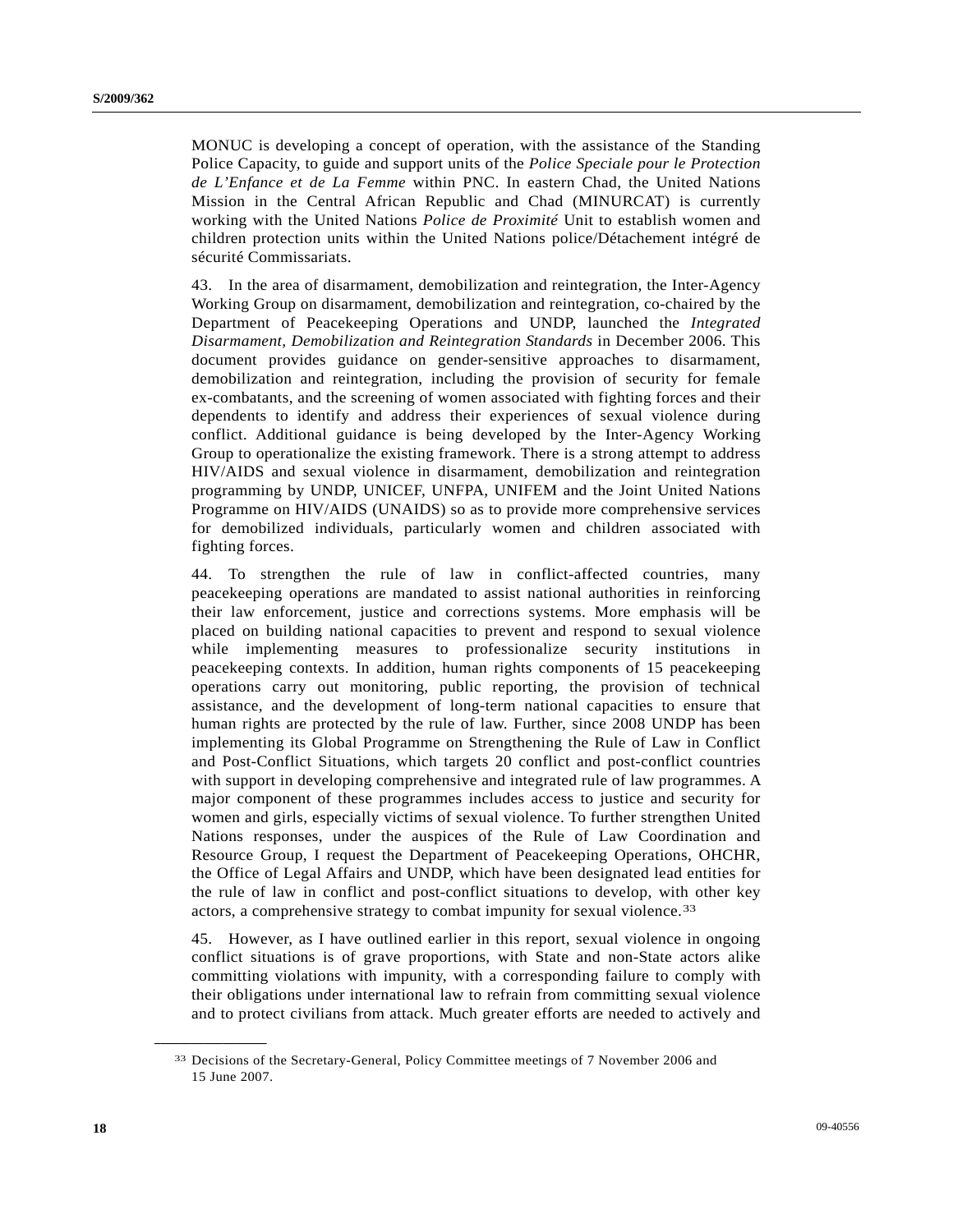consistently identify, monitor, investigate and report on perpetrators of sexual violence. To date, the most comprehensive and evidence-based information on the use of sexual violence in armed conflict situations, as well as on the perpetrators of such violence, come from the ad hoc criminal tribunals (ICTY and ICTR), hybrid (e.g., SCSL) and international courts, transitional justice mechanisms, commissions of inquiries and special investigative missions. Thus, to ensure greater accountability for sexual violence, the full range of international, hybrid and national justice mechanisms, as well as transitional justice mechanisms, commissions of inquiries and special investigative missions should be employed. Accordingly, I urge the Council to deploy as an immediate measure a commission of inquiry, containing experts specialized in investigating sexual violence crimes, and supported by appropriate investigative capabilities and resources, to ongoing conflict areas in the Democratic Republic of the Congo, Chad and the Sudan to investigate violations of international humanitarian, human rights and criminal law with regard to sexual violence; to identify all those responsible for perpetrating sexual violence and to report comprehensively on acts or omissions by States and other parties to armed conflict; and to recommend to the Council the most effective mechanisms, international and national, to ensure accountability.[3](#page-18-0)4

46. I am pleased to note the intentions of my Special Representative for Children and Armed Conflict and UNICEF to strengthen data collection and reporting on sexual violence within the framework of resolution 1612 (2005). This effort is intended to provide a better platform for monitoring and reporting of grave child rights violations, identifying perpetrators in armed forces and armed groups, and guiding programmatic response. As noted in my last report to the Council on children and armed conflict (S/2009/158), I strongly support the close cooperation that has been initiated to ensure that resolutions 1612 (2005) and 1820 (2008) are implemented in a mutually reinforcing manner, both at headquarters and countrylevel.

47. To address the gaps in the area of ensuring that victims of sexual violence can exercise their right to reparations, work is being done in the Democratic Republic of the Congo to establish, on a pilot basis, a guarantee mechanism to ensure that victims of sexual violence who successfully obtain convictions against one or more perpetrators, as well as an award of damages and interest, receive at least a portion of those damages and interest. This guarantee mechanism would help to restore a degree of trust in the formal justice system in terms of the implementation of its judicial decisions, particularly as the State is currently not honouring court awards of damages and interest against it when its agents, primarily in the police and the military, are convicted in cases of sexual violence. In addition to the problems involved in cases where the perpetrator is known, the lack of reparations for victims where the perpetrator is not known is of equal concern. In an effort to broaden access for all victims of sexual violence to reparations, OHCHR and the joint OHCHR/MONUC Human Rights Office in the Democratic Republic of the Congo has been engaging in a consultation on the main elements of a reparations project. I

<span id="page-18-0"></span><sup>&</sup>lt;sup>34</sup> The terms of reference should be designed to be complementary to ongoing but still modest international initiatives to map violations and secure accountability, such as the ongoing OHCHR mapping of the most serious violations of international humanitarian and human rights law which were committed in the Democratic Republic of the Congo between 1993 and 2003. The Commission of Inquiry on Darfur established by the Council in 2004, and supported by the Office of the United Nations High Commissioner for Human Rights, may serve as a model.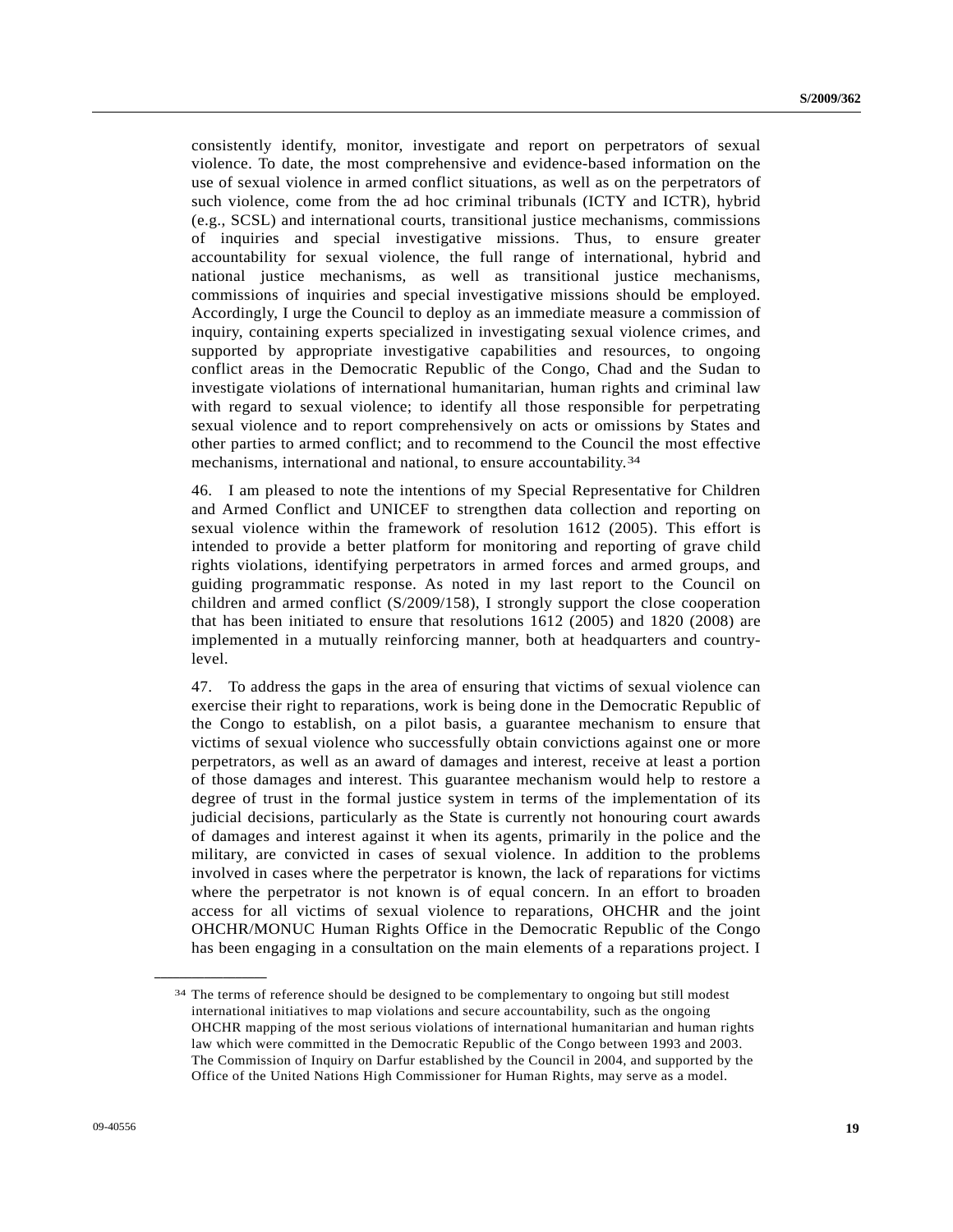welcome these efforts and believe that such initiatives should be further strengthened and enjoy the full support of all partners at country-level.

48. A holistic, coordinated response to sexual violence is particularly important as it impacts every aspect of a victim's life. In addition to the severe psychosocial impact, sexual violence leaves some survivors with long-term physical and mental health problems, including traumatic fistulae and other physical wounds, as well as unwanted pregnancies and sexually transmitted infections, including HIV/AIDS. Survivors of sexual violence face enormous barriers in access to services and in securing justice through the courts or community-based mechanisms. At the family and community level, survivors usually suffer in silence, fearing stigma, rejection and ostracism if their ordeal is made public.

49. With regard to the provision of assistance to survivors of sexual violence, United Nations entities are following a multisectoral approach in line with the Interagency Standing Committee Guidelines for Gender-Based Violence Interventions in Humanitarian Settings. This approach has four main pillars of assistance: (a) medical care to include mental health care, treatment of injuries, prevention and treatment of sexually transmitted infections, prevention of HIV/AIDS, prevention of unintended pregnancies and unsafe abortions, medico-legal documentation and forensic evidence gathering if requested, and referral to other services; (b) psychosocial support, including individual and group counselling, family mediation, and support related to children born of rape; (c) legal assistance to ensure that victims know their rights and have support to bring forward a legal claim should they choose to do so; and (d) socio-economic reintegration support, in the form of vocational skills training, small income-generating activities and the establishment of forums for survivors to come together to share their experiences and re-establish social networks. This pillar approach is operational in most crisisaffected countries, including where there is no United Nations peacekeeping mission. As an example of the scale of assistance efforts under way in such contexts, UNICEF in the Democratic Republic of the Congo provided comprehensive support to 20,698 survivors of sexual violence in 2008, of whom over 31 per cent were children; since 2005, UNICEF has directly assisted 78,000 survivors in the Democratic Republic of the Congo. Many victims were reached in remote areas in the Kivus with mobile clinics and outreach efforts. Similarly, in Chad, the UNFPAled sexual gender-based violence sub-clusters in N'Djamena and Abéché have carried out outreach and awareness-raising on sexual violence at the community level, reaching over 40,000 men and women.

50. Since women and girls face many risks during the collection of firewood for cooking purposes, particularly in displacement contexts, beginning in 2005, UNHCR and its partners provided refugees in the Iridimi refugee camp in Chad with fuel-efficient stoves, including solar cookers. The project was evaluated in 2007 and found to have reduced the need to leave the camp in search of firewood, thus improving the security of women and girls. By the end of 2007, all 12 camps in Chad were provided with improved cooking options. The Inter-Agency Standing Committee Task Force on Safe Access to Firewood and Alternative Energy in Humanitarian Settings has recently issued guidance containing contextual strategic options for addressing risks faced by internally displaced and refugee women when they collect firewood for energy supply.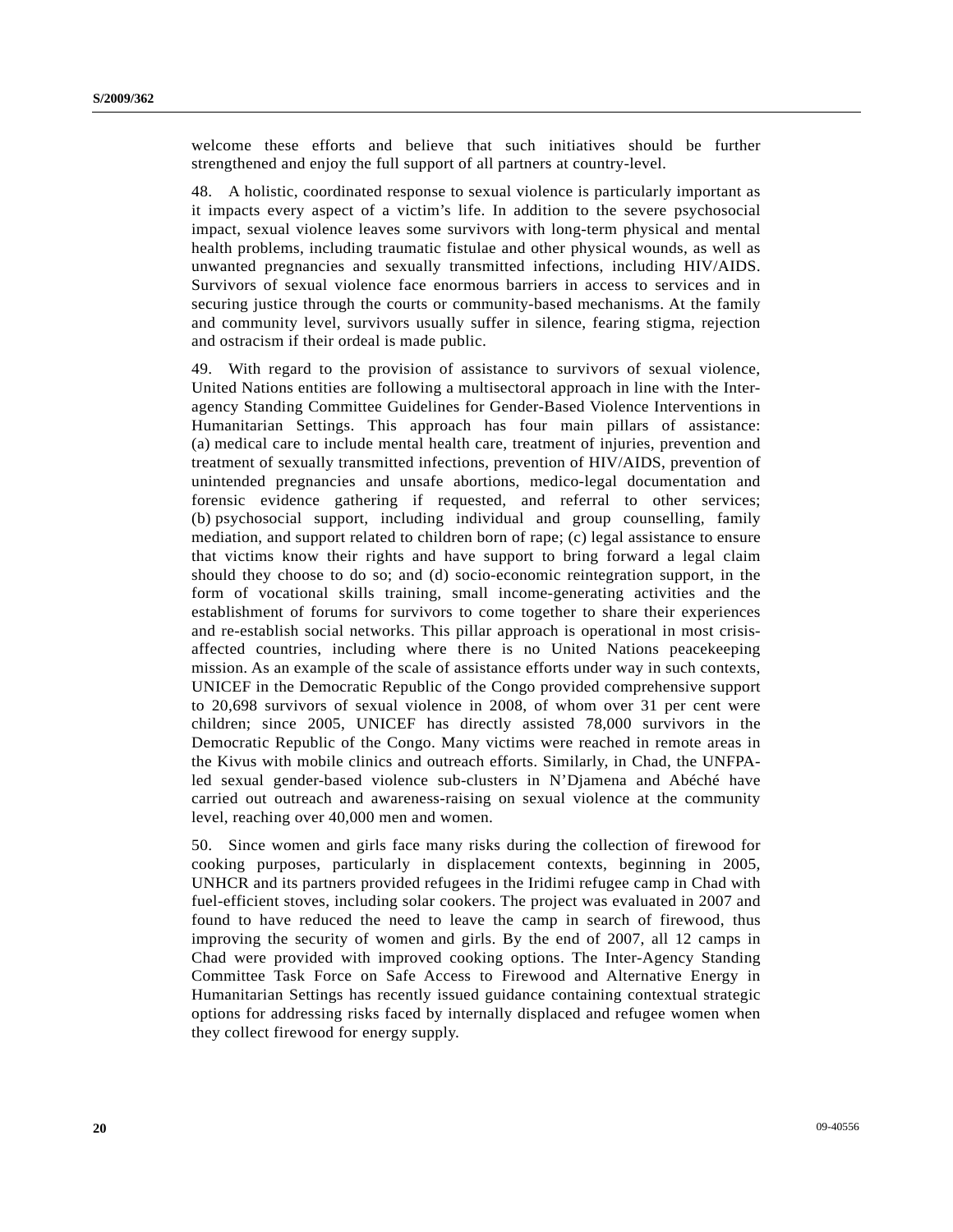51. I remain concerned, however, by the insufficient level of funding available for critical humanitarian programmes, and urgently call on all States to review resource strategies to ensure that this area of work is more fully supported. In this regard, there is an urgent need for adequate and identifiable funding for prevention and response to sexual violence. I will ensure that the United Nations-managed funds pilot a system pioneered by UNDP, UNFPA, UNICEF and the Office for the Coordination of Humanitarian Affairs to allow decision makers to track genderrelated allocations.

### **VI. Improving data collection and reporting on sexual violence**

52. In response to the request in resolution 1820 (2008) for information on my plans to facilitate the collection of timely, objective, accurate and reliable information on the use of sexual violence in situations of armed conflict, I have proposed to the Council that, as an immediate measure, it deploy an expert commission of inquiry to ongoing conflict areas to investigate and document violations. In addition, as a medium-term strategy, I intend to ensure that guidance and support is provided to the country-level to improve data collection and reporting both by the various components of peacekeeping missions and United Nations country teams.

53. To this end, my Special Representatives will continue the system of seniorlevel Mission focal point indicated at the beginning of this report to ensure more coherent, comprehensive and regular reporting on sexual violence, including on the perpetrators of this violence and actions taken by parties to conflict to comply with their obligations under international law. Ideally, the senior-level Mission focal point should be the Deputy Special Representative of the Secretary-General, the humanitarian coordinator or the resident coordinator or should otherwise work in cooperation with the resident coordinator or humanitarian coordinator. The seniorlevel focal point will be expected to: (a) expand efforts within missions to monitor, investigate, document and report on sexual violence; (b) coordinate with the United Nations country team to review current data collection methods and databases in the United Nations, with a view to streamlining systems to the extent possible; and (c) report back from the country-level to United Nations Headquarters.

54. It is clear that we need more and better data to enhance our understanding of the various forms of sexual violence in conflict and its aftermath, including its magnitude, nature and risk factors; the profile and the motivation of perpetrators; the consequences of this violence; and the effectiveness of programmes and prevention strategies. In IDP and refugee settings, data also needs to be more systematically collected and analysed. To study these issues, multiple approaches and methods are needed, including both quantitative and qualitative data collection. Under the auspices of UN Action, efforts are under way to, inter alia, develop a standardized survey instrument and a research agenda on sexual violence. United Nations agencies and organizations providing services to survivors should strive to collect data in a more standardized and comparable way that could eventually allow safe data aggregation and analysis. In this regard, the efforts of UNFPA, UNHCR and the International Rescue Committee to develop and test a sexual and genderbased violence information management system that enables service providers to safely collect, store, analyse and share reported cases of sexual and gender-based violence need to be supported and further disseminated for wider use. I would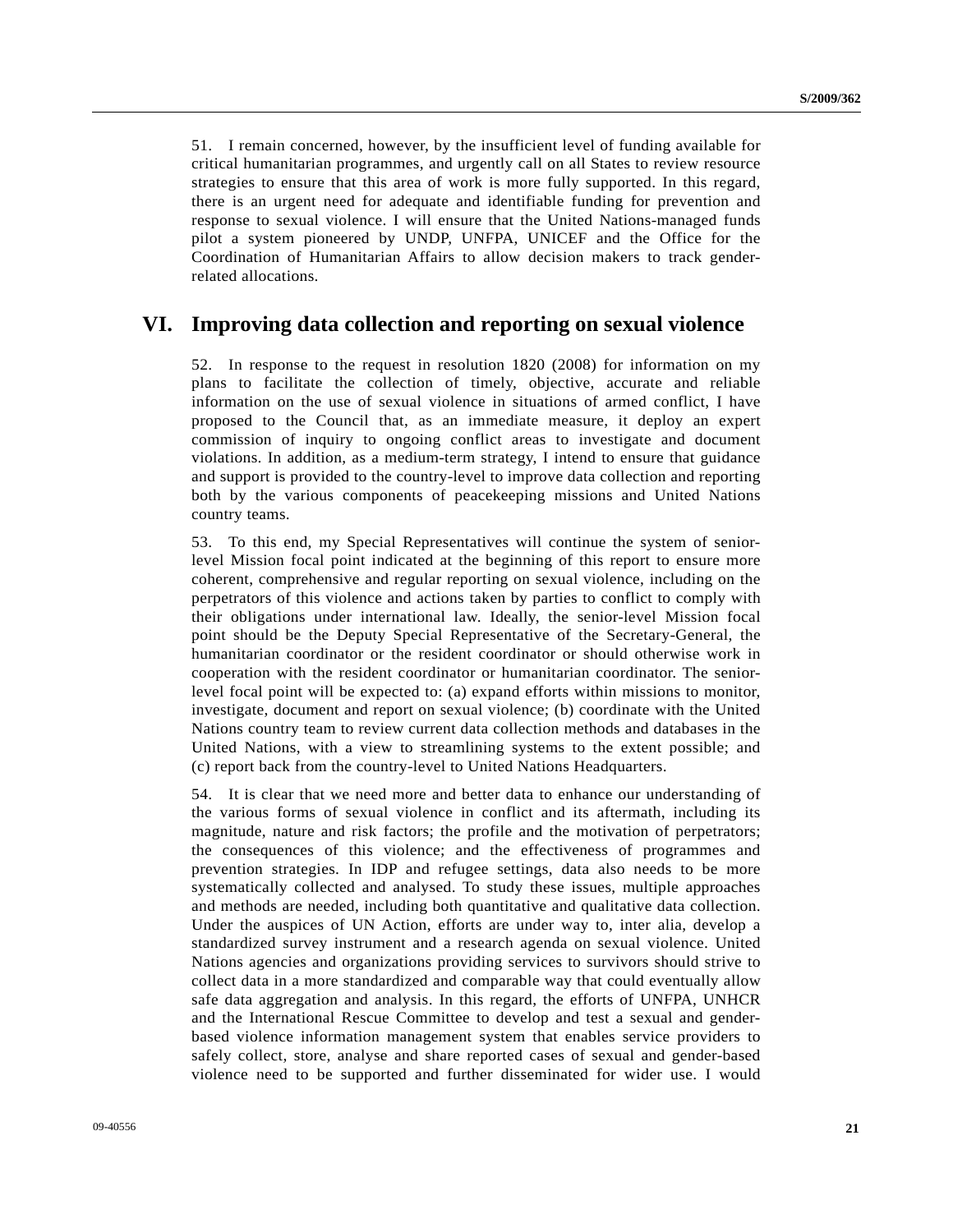encourage donors, researchers and others to support sound and ethical research and data collection efforts in post-conflict settings that can inform action and improve our ability to prevent and better respond to this problem.

55. In the context of these efforts, it is essential that all United Nations actors ensure full respect for the World Health Organization's ethical and safety standards for researching, measuring and collecting data on sexual violence.[35](#page-21-0) Where victims are to be interviewed, including as part of a judicial process, it is essential that there be full disclosure on the purpose of the interview as well as clear indication in the event that services cannot be provided. There must be consent to the interview and effort to avoid retraumatization as well as to provide referrals.

## **VII. Conclusions and recommended actions**

56. In bringing together available data, no matter how incomplete, the present report shows a disturbing picture of the use of sexual violence against civilians in armed conflicts and their aftermath. With the adoption of resolution 1820 (2008), the Security Council led the way in giving this issue the comprehensive and global attention it deserves. It is now up to all of us to rise to the challenge. Member States, the United Nations system and civil society all have a role to play in moving towards a comprehensive understanding of the problem and the adoption of effective multisectoral response strategies. The continued leadership of the Security Council will be critical to significant progress on combating sexual violence and, to this end, I urge the Council to:

 (a) Call for strict compliance by parties to armed conflict with international criminal, humanitarian, human rights and refugee law;

 (b) Apprise itself of critical issues relating to sexual violence in the context of its country missions, and reinforce its dialogue with all parties to armed conflict on their obligations under international law;

 (c) Ensure that resolutions to establish or renew mandates, or to impose enforcement measures under Chapter VII of the Charter of the United Nations, contain provisions, as appropriate, on the prevention of, and response to, sexual violence, with corresponding reporting requirements to the Council;

 (d) Ensure that resolutions consistently mandate human rights or serious crimes components of peacekeeping operations to undertake concerted and more detailed monitoring, investigation, documentation and reporting on sexual violence;

 (e) Ensure that sanctions Committees are mandated to address sexual violence, and receive information and lists of names and parties who perpetrate sexual violence. In that context, the Council should also ensure enhanced communication with other subsidiary bodies, such as the Working Group on Children and Armed Conflict, including by forwarding pertinent information on rape and other grave sexual violence committed against children in situations of armed conflict;

<span id="page-21-0"></span><sup>35</sup> *WHO Ethical and safety recommendations for researching, documenting and monitoring sexual violence in emergencies* (Geneva: World Health Organization, 2007).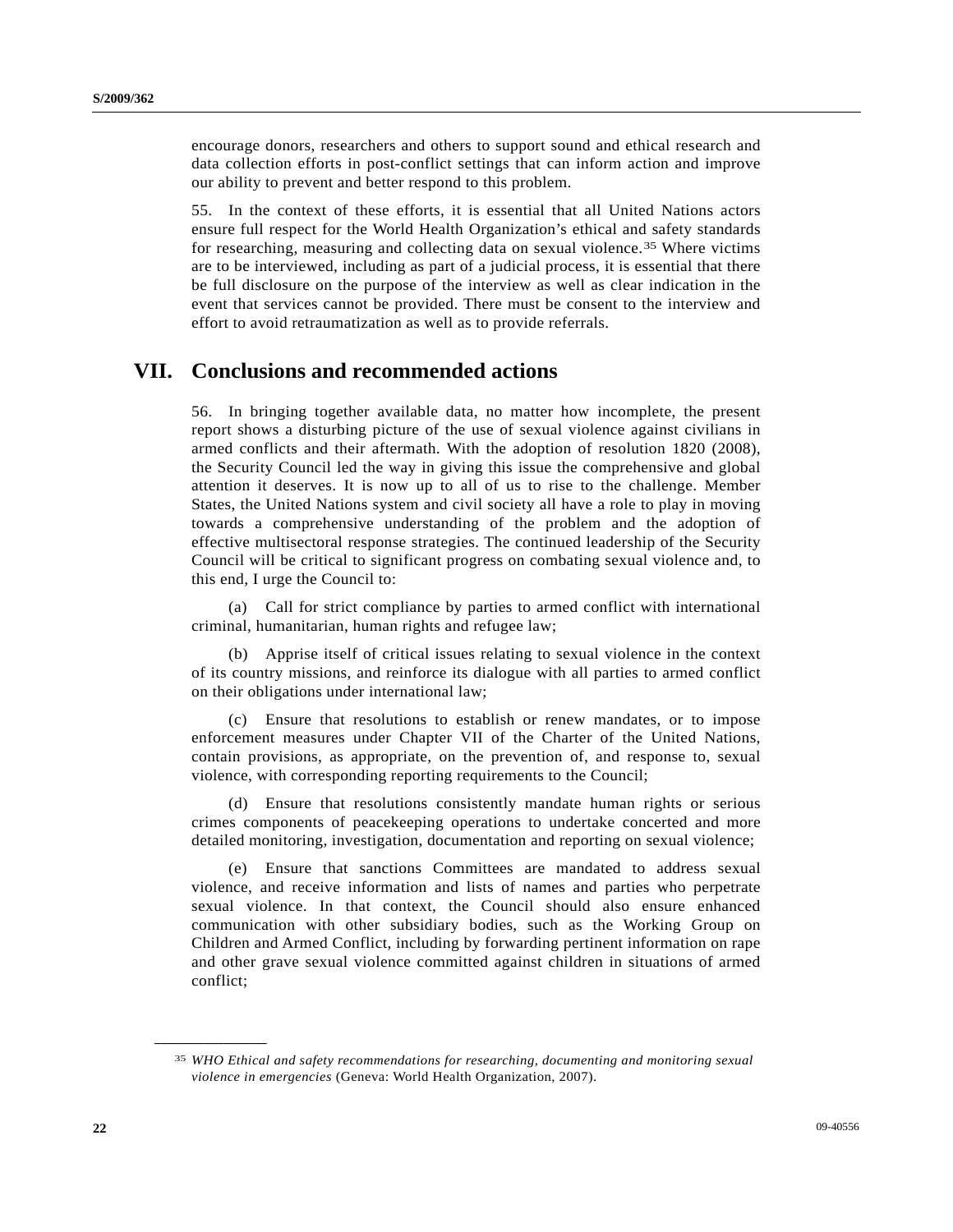(f) Continue to support the work of its Working Group on Children and Armed Conflict in receiving data on sexual violence against children in armed conflict, and continue to consider the inclusion of parties to conflict that commit rape and other grave sexual violence against children in all situations of concern in the annexes of my annual report on children and armed conflict;

 (g) Ensure that the Security Council Expert Group on the Protection of Civilians addresses sexual violence, as appropriate;

 (h) Issue a standing invitation to Special Representatives of the Secretary-General, the Emergency Relief Coordinator, the High Commissioner for Human Rights, the Special Rapporteur on violence against women, its causes and consequences, and the Chairperson(s) of UN Action to provide additional briefings and documentation on sexual violence;

 (i) Establish a commission of inquiry, supported by the Office of the United Nations High Commissioner for Human Rights, to investigate and report on violations of international humanitarian and human rights law, with a dedicated focus on sexual violence in ongoing conflict situations in Chad, the Democratic Republic of the Congo and the Sudan, and to recommend to the Security Council the most effective mechanisms for ensuring accountability. The Council should consider establishing such commissions in other conflicts where sexual violence occurs;

 (j) Ensure that all data on sexual violence is reviewed by an existing working group(s) of the Council so as to ensure that, at a minimum, recommendations are made, where relevant, in mandate creation or renewal processes;

 (k) Request a follow-up report to include a proposal for an appropriate mechanism or procedure of the Security Council to, inter alia, consider and act on information of measures taken by parties to armed conflict to comply with their obligations under international law, and on the perpetrators of sexual violence. Given the imperative of preventing and responding to sexual violence, I am prepared to submit an annual report on the implementation of resolution 1820 (2008);

 (l) Consider giving equal attention to sexual violence in all situations of concern where sexual violence is perpetrated against civilians.

57. On the part of the United Nations system organizations, I am committed to ensuring that the Deputy Secretary-General, my senior officials, and the heads of relevant agencies, funds and programmes take on a greater global advocacy role on the issue of sexual violence in conflict and post-conflict situations, with support from the UN Action network. In addition, I am considering the advisability of the appointment of a senior person with responsibility to attend to the prevention and response to sexual violence across the United Nations system.

58. I am greatly encouraged by the engagement of all stakeholders in the United Nations system, including peacekeeping operations, political missions and United Nations country teams, as well as external partners who contributed to the present report. We must now build on and elaborate the conceptual and operational foundation laid out in this report and strengthen our collective interventions. Most significantly, the report elaborates key challenges which remain and need to be addressed with urgency if we are to make progress in combating sexual violence. It